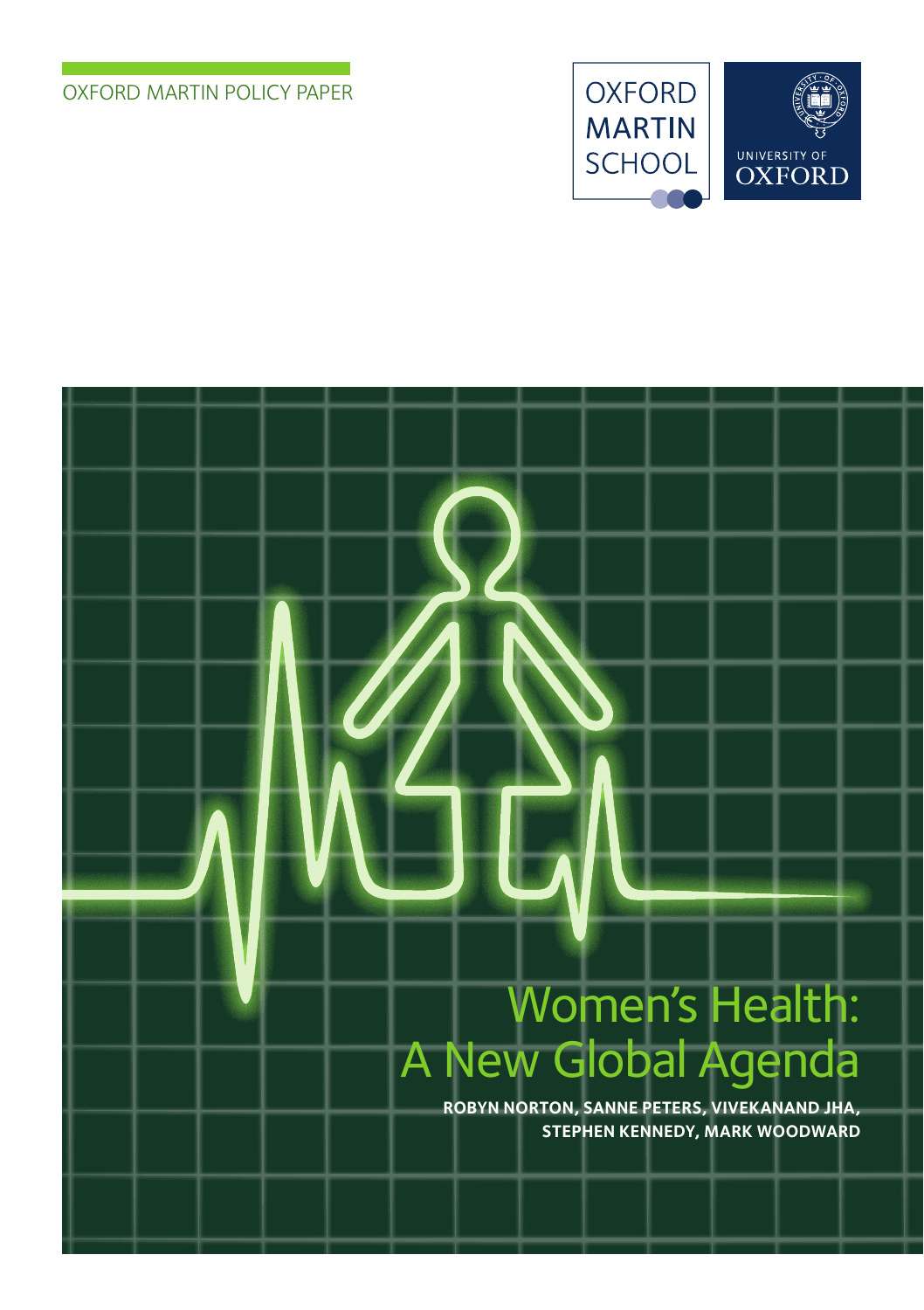**The Oxford Martin School at the University of Oxford** is a worldleading centre of pioneering research that addresses global challenges. We invest in research that cuts across disciplines to tackle a wide range of issues such as climate change, disease and inequality. We support novel, high risk and multidisciplinary projects that may not fit within conventional funding channels. We do this because breaking boundaries can produce results that could dramatically improve the wellbeing of this and future generations. We seek to make an impact by taking new approaches to global problems, through scientific and intellectual discovery, by developing policy recommendations and working with a wide range of stakeholders to translate them into action.

**The George Institute for Global Health UK** is based within the Medical Sciences Division of the University of Oxford. The establishment of the Institute was supported by the Oxford Martin School and also made possible by a major grant to the University by The George Institute for Global Health. The George Institute for Global Health is a health and medical research institute whose mission is to improve the health of millions of people worldwide by: providing the best evidence to guide critical health decisions; engaging with decision makers to enact real change; targeting global epidemics, particularly of chronic diseases and injury; and focusing on vulnerable populations in both rich and poor countries.

This paper reflects the views of the authors, and does not necessarily reflect the position of the Oxford Martin School or the University of Oxford. Any errors or omissions are those of the authors.

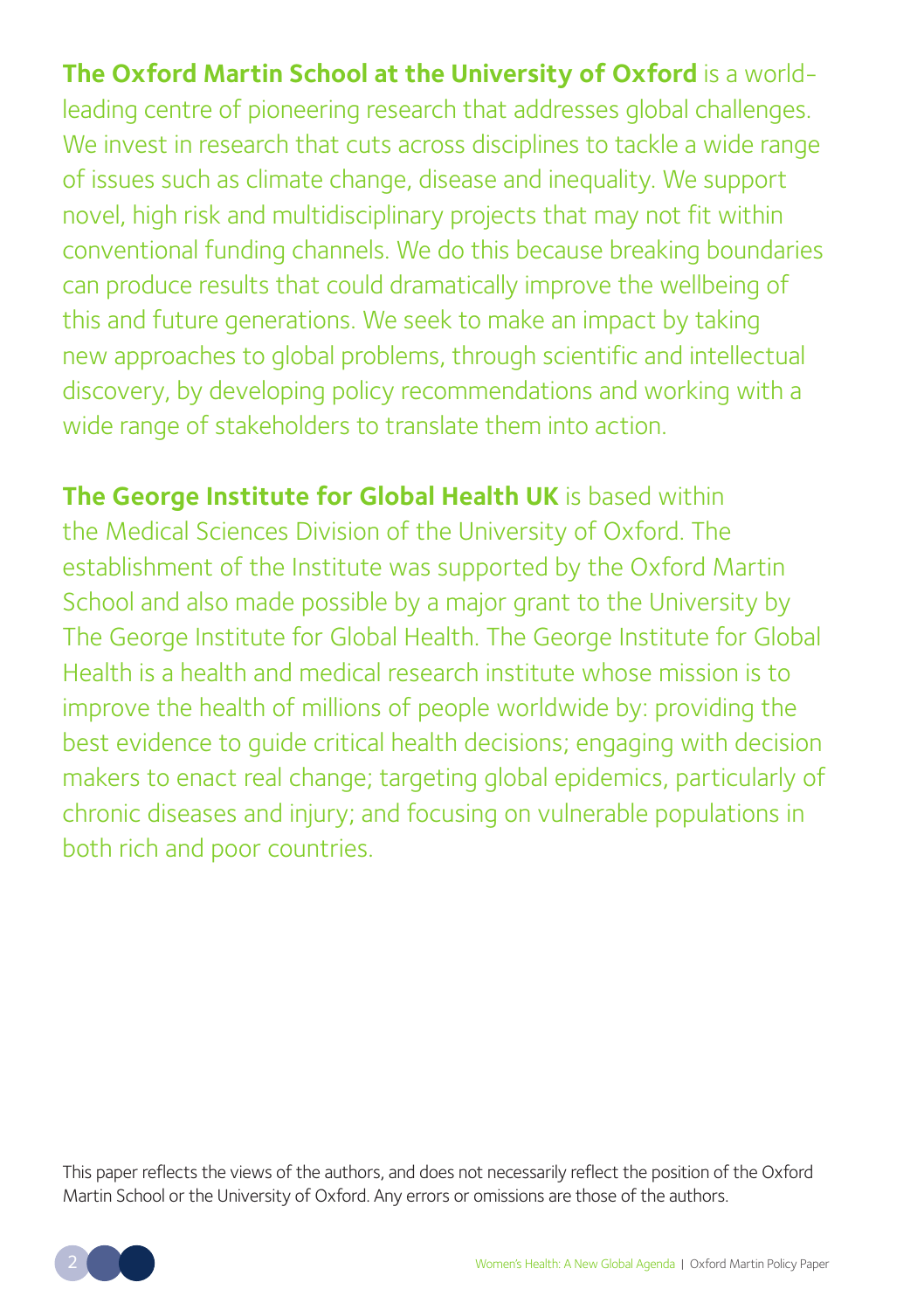Oxford Martin Policy Paper



# Women's Health: A New Global Agenda

**Robyn Norton Sanne Peters Vivekanand Jha Stephen Kennedy Mark Woodward**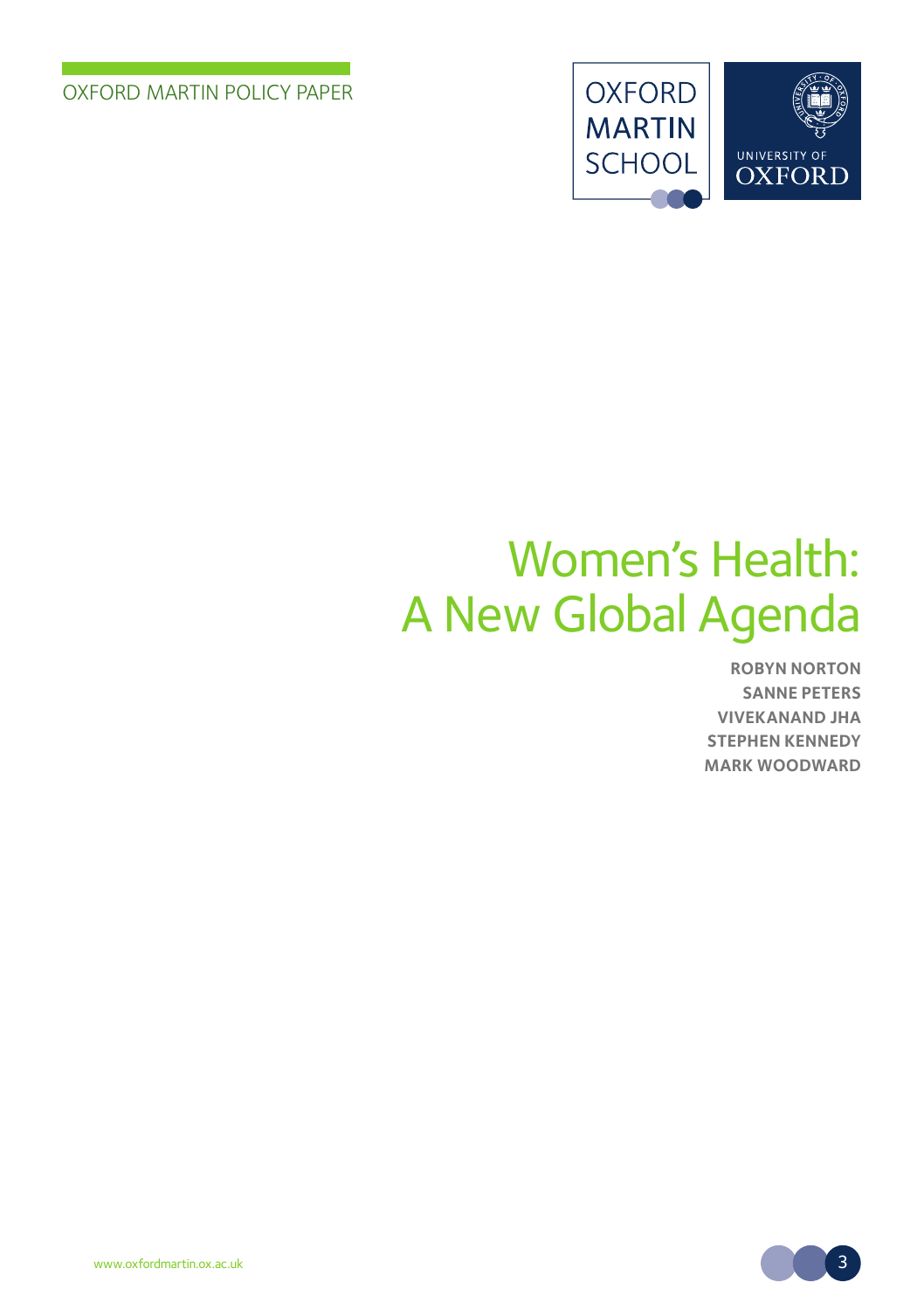### The aims of the paper

Global efforts to improve the health of women and girls have, in the past few decades, largely focused on reducing unacceptably high levels of maternal mortality and morbidity. In large part because of these successful efforts, the global burden of disease has changed significantly in recent years, such that the leading causes of death and disability for women in almost all countries in the world are now non-communicable diseases.<sup>1</sup>

A global agenda for women's health must, therefore, have a broadened, redefined focus to encompass not only women's sexual and reproductive health, but also the leading causes of death and disability for women.

For many years, it was widely assumed that the occurrence and outcomes of disease were the same for men and women, and that our understanding of disease processes based on studies involving only men would be equally relevant for women. An increasing body of evidence suggests that this is not the case, and that we can improve our knowledge about disease occurrence and disease outcomes – for both men and women – by undertaking analyses of health data disaggregated by sex and informed by a gender perspective, $2$  as well as by including sufficient numbers of women in scientific studies.

A global agenda for women's health must, therefore, prioritise a gendered approach<sup>3</sup> to the collection and utilisation of health data, whether in routinely-collected health statistics or in the creation of new scientific knowledge.

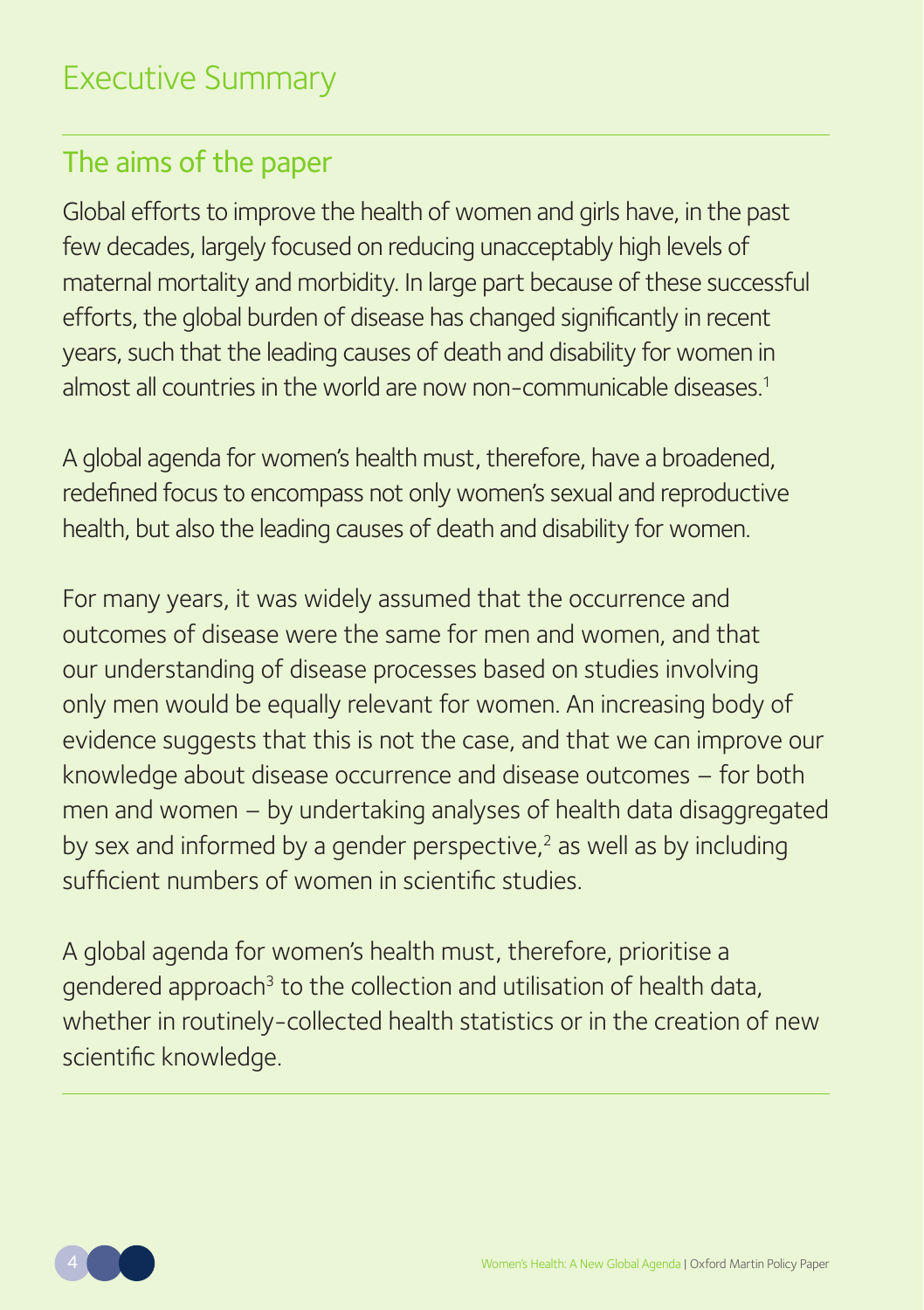### Our recommendations in summary

- We recommend that the World Health Organization, World Bank and other United Nations agencies, global non-governmental organisations, and charities and foundations consistently recognise, promote and allocate resources to address a broader, integrated women's health agenda.
- We recommend that the UK Department of Health and its agencies and public bodies recognise, promote and allocate resources, within the UK, in support of the commitment within the 2015 Global Strategy for Women's, Children's and Adolescents' Health to reducing by one-third premature mortality from non-communicable diseases and the promotion of mental health and wellbeing in women.4
- We recommend that the UK Department for International Development and associated agencies consistently recognise, promote and allocate resources to address a broader, integrated women's health agenda in low and middle-income countries.
- We recommend that, consistent with the 2015 World Health Organization Roadmap for Action,<sup>5</sup> global and UK operatives (both governments and non-governmental) engaged in the provision of healthcare, especially in low and middle-income countries, promote, produce and report gendered analyses of healthcare statistics and ensure resources are made available to:
	- Monitor (and police) the gendered analyses of healthcare statistics;
	- Examine the *pathways and quality of care* for women within the healthcare system;
	- Determine whether these pathways differ for men and women;
	- Where needed, identify evidence-based strategies that could be implemented to ensure women receive the best available care.
- We recommend that professional and academic organisations with an interest in global health recognise, promote and address a broader, integrated women's health agenda. Consistent with the 2015 League of European Research Universities' Advice Paper,<sup>6</sup> we call on global and UK-based health research funding agencies, universities and peer-reviewed journals to develop, promote and implement policies requiring that all new research is appropriately designed to facilitate the inclusion of gendered analyses and include appropriate numbers of women, and in particular provide targeted funding to support:
	- Gendered analyses of existing datasets;
	- Research to increase our understanding of the interaction of biological, sociocultural and economic factors in determining risk and outcomes for noncommunicable diseases;
	- Research to examine variations in *access to care* for women and men for the prevention and treatment of non-communicable diseases and, if required, funding to determine the barriers to women seeking early care and the development, testing and implementation of strategies to improve timely access to care;
	- Research to increase our understanding of the *pathways and quality of care* for women for the prevention and treatment of non-communicable diseases within the healthcare system, determination of whether these pathways differ for women and men and the strategies that might require implementation to ensure that women receive the best available care.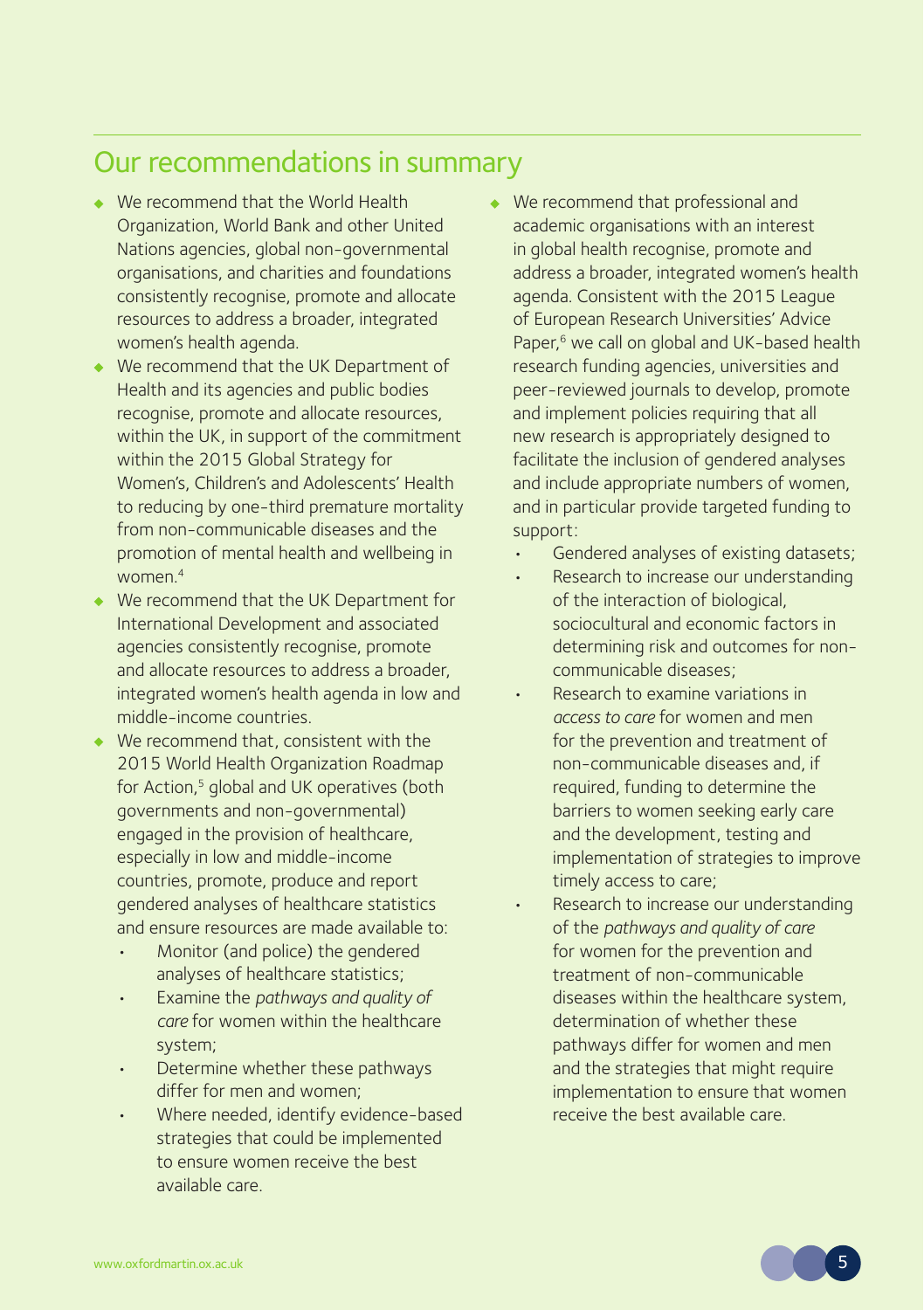### **Introduction**

"Women and Health" was one of the key areas of action articulated at the landmark Fourth World Conference on Women held in Beijing in 1995 and in the resulting Beijing Declaration and Platform for Action, a roadmap for gender equality and the empowerment of women.<sup>7</sup> Given the unacceptably high rates of maternal and infant mortality in many countries in the world at that time, the Declaration focused particularly on increasing women's access to sexual and reproductive health (SRH) services. As a result, in the intervening 20 years, such access has increased and SRH outcomes (including maternal mortality) have improved globally.8

Unquestionably there remains an unfinished agenda with respect to SRH, combined with an increasing recognition of the need to address gender-based violence, especially for women in low and middle-income countries (LMICs). However, in almost all but the poorest countries of the world, the leading causes of death and disability for women are now noncommunicable diseases (NCDs).<sup>9</sup> with, in many cases, higher rates for women in LMICs than in high-income countries (HICs).

From what little is known, there is emerging evidence to suggest that women (and their health providers) are often not aware of the significance of NCDs.<sup>10,11,12</sup> Women do not access healthcare when they need it, do not receive the best care and, as a result, have poorer health outcomes than would be the case if they were to receive appropriate care in a timely fashion.

### Why this paper is needed now

2015 marked the 20th anniversary of the Beijing Declaration and Platform for Action. While a great deal has been achieved over the past 20 years, including substantial improvements in women's health, there is still much to be done. As a result, many governments, non-governmental agencies and multilateral organisations are asking how best to accelerate progress to ensure gender equality and the empowerment of women by 2030, if not sooner<sup>13</sup>

2015 also marked the year in which the world changed focus from the Millennium Development Goals (MDGs) to the Sustainable Development Goals (SDGs).<sup>14</sup> While the MDGs have driven important global changes, including improvements in health and gender equality, the development agenda is unfinished. Governments, non-governmental agencies and multilateral organisations are focusing on the SDGs and the policies, strategies and funding that will be required to ensure they are achieved over the next 15 years.

Also in 2015, an updated Global Strategy for Women's, Children's and Adolescents' Health was launched,<sup>4</sup> building on the 2010 Global Strategy for Women's and Children's Health. This updated strategy reflects the important gains that have been achieved in birth outcomes and child health over the past few years and the need to continue to address these issues; it also incorporates the health of adolescents and a broader range of health issues, including NCDs.

Our first focus in this paper is the importance of redefining women's health as more than SRH, to extend the definition to include the leading causes of death and disability for women, especially NCDs. Secondly, we emphasise the value of a gendered approach to the collection and analyses of health data, so as to identify and better understand both the biological (sex) and sociocultural (gender)<sup>2,3</sup> factors associated with differences and disparities in the occurrence and outcomes of health. We reflect upon current policies and practices to highlight the gaps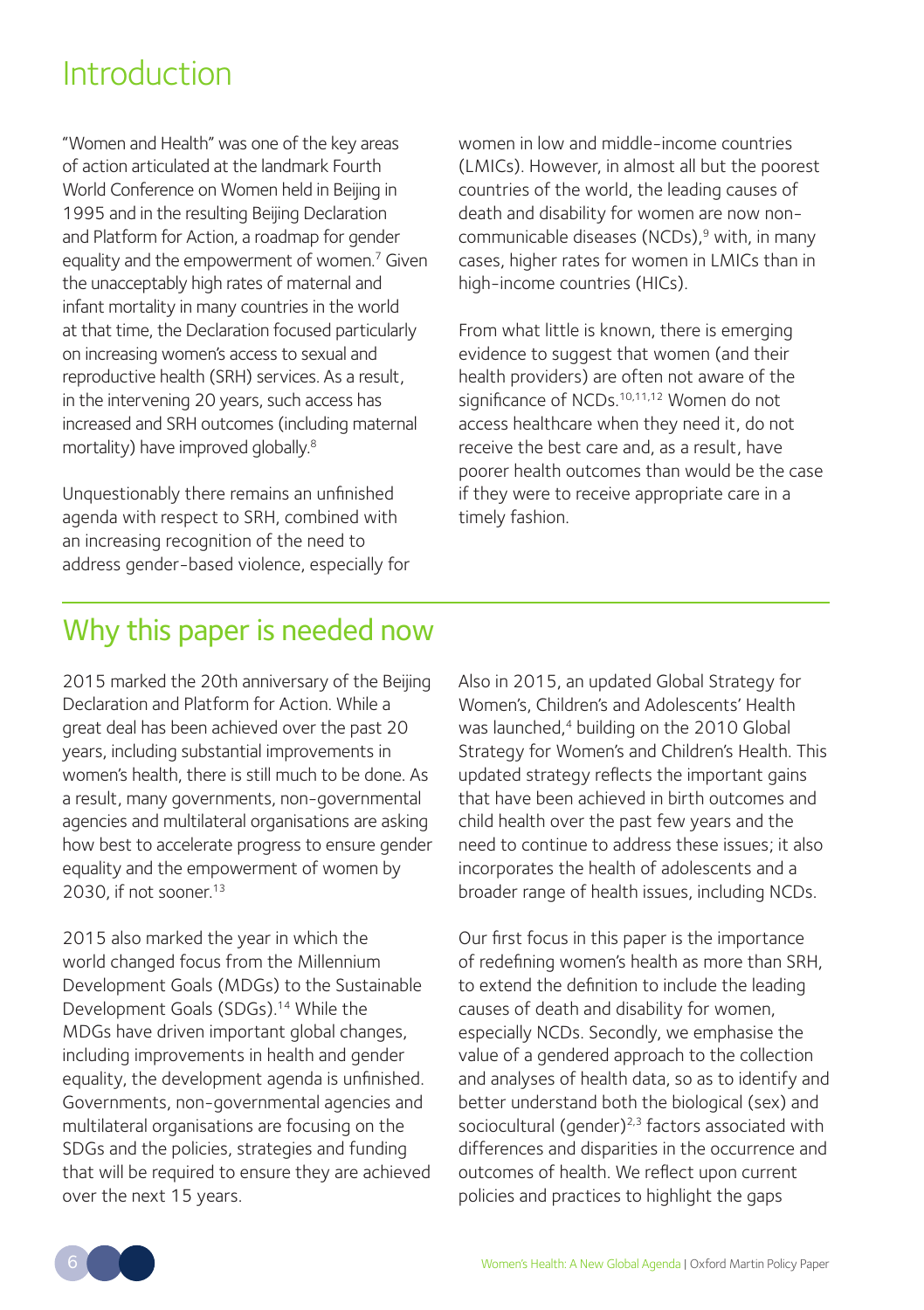between current policy priorities and the reality presented by our evidence.

With the ultimate aim of improving women's health, we call for greater investment to: tackle the broader range of health issues of importance for women; conduct and report gendered analyses of health data; and identify and implement innovative strategies to address sex differences and reduce gender disparities in health.

Our approach recognises the continuing need to improve SRH services and outcomes for women and adolescent girls, and highlights the potential gains of integrating the latter with a greater focus on the leading causes of death and disability, especially NCDs. Our approach also recognises that gendered analyses should facilitate improvements in healthcare and health outcomes not only for women, but for all individuals. Finally, our approach especially focuses on the importance of these issues for LMICs, given that this is where the need is greatest.

### Our target audience

This policy paper focuses on stakeholders both at a global level and those within the UK. It is one of a series of four related papers that will draw upon the expertise, long-term engagement and commitment of The George Institute and its collaborators to reducing the global burden of NCDs, especially for those in resource-poor countries and settings. Policy

papers are being launched in each of the four countries in which The George Institute is based: Australia, China, India and the UK. Each paper aims to make recommendations that will directly influence major international organisations, as well as governments, nongovernmental organisations (NGOs) and other key stakeholders.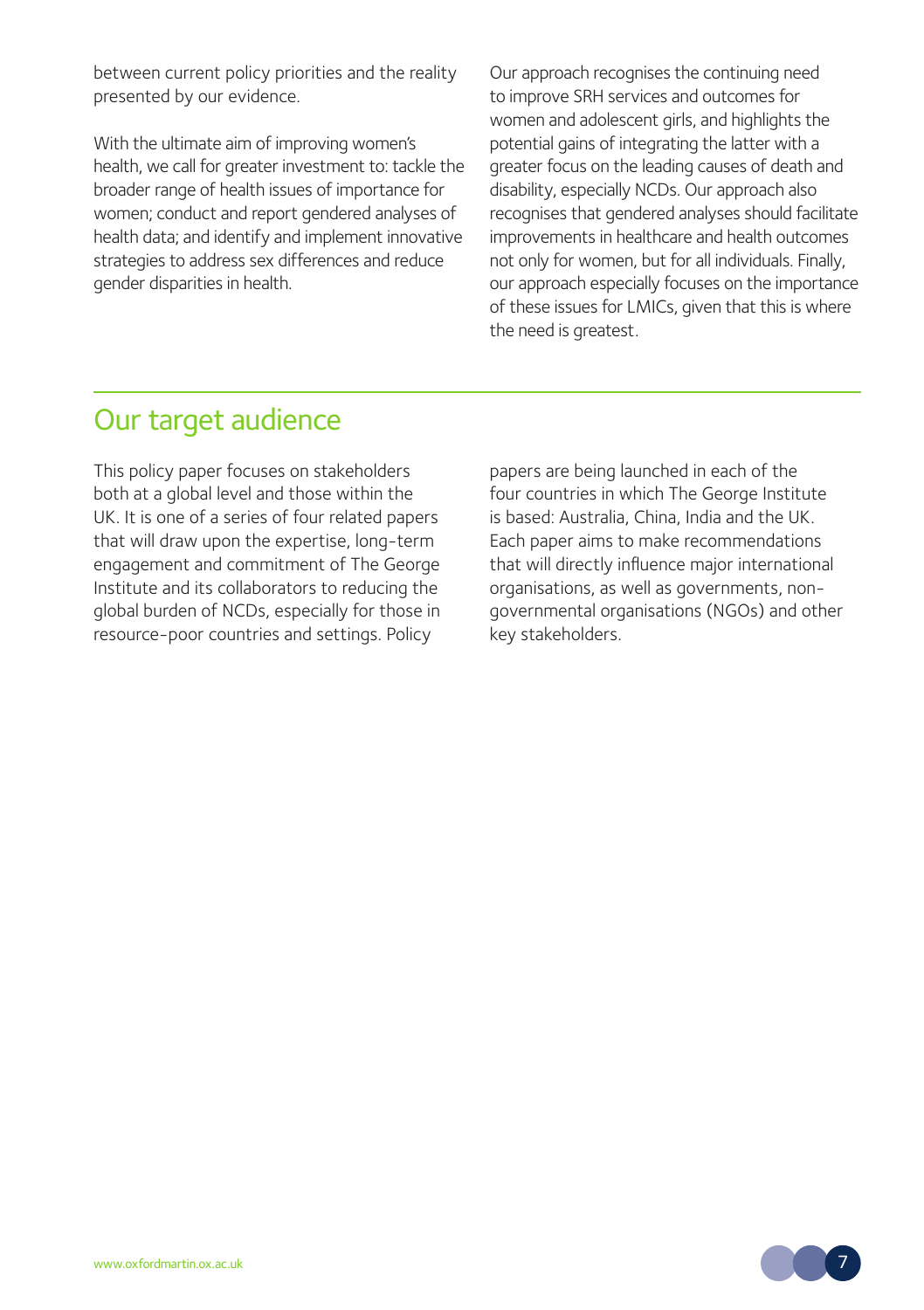# 1.1 Why we need to redefine and broaden the women's health agenda

Firstly and most importantly, we believe that current practice limits the opportunities to improve the health of the maximum number of women in the most effective ways possible, and by extension the health of the communities in which they live. Secondly, we believe that an agenda with an almost exclusive focus on women of childbearing age effectively discriminates against and excludes those women who do not have children and women who are no longer of reproductive age.

To optimise the health of women globally, a women's health agenda should address those health conditions that are responsible for the greatest burden of ill health. As the next section of the paper will demonstrate, in most countries in the world, the leading causes of mortality and disability for women are NCDs.

However, to improve the health status and outcomes for mothers as well as newborns, the management of NCD risk behaviours and conditions in adolescent girls and women in their childbearing years is essential to ensuring the best birth outcomes.<sup>15,16</sup> Equally, growing evidence suggests that health status and outcomes in later life are influenced by health status in early life and pregnancy, such that a life-course approach to the control of NCDs must encompass management of both newborn infants and women before, during and immediately after pregnancy.<sup>16,17</sup>

Thus, a broadened health agenda for women, that incorporates a greater focus on NCDs as well as a life-course approach, has the potential to lead to greater overall health benefits for a much larger number of women, incorporating improvements in health outcomes for mothers and their newborns.

Notwithstanding the primary focus of this paper on improving the health status of women, given the important role of women as caregivers in many communities,<sup>16</sup> an increased focus on reducing the burden of NCDs for women will directly impact their ability to care for their families, as well as potentially indirectly facilitate reductions in the occurrence and outcomes of NCDs in other family members.

### 1.2 Leading causes of death and disability for women

#### 1.2.1 The leading causes globally

In 2013, data from the Global Burden of Disease study showed that ischaemic heart disease (IHD) and stroke were the leading causes of death for women worldwide (Table One).9,18 Furthermore, seven of the ten leading causes of death were NCDs, including chronic obstructive pulmonary disease (COPD), Alzheimer's disease, diabetes, hypertensive heart disease, and lung cancer. By comparison, in 1990, NCDs accounted for only four of the

leading causes of death. Since 1990, maternal and infant deaths (as a result of preterm birth or low birth weight) have decreased, such that neither is now ranked in the top ten causes of death.<sup>9</sup> Similarly, five of the leading causes of disability for women across the world in 2013 were NCDs, namely IHD, low back and neck pain, stroke, major depressive disorder and COPD (Table Two).9 Preterm birth complications continue to be ranked in the ten leading causes of disability, at number nine.

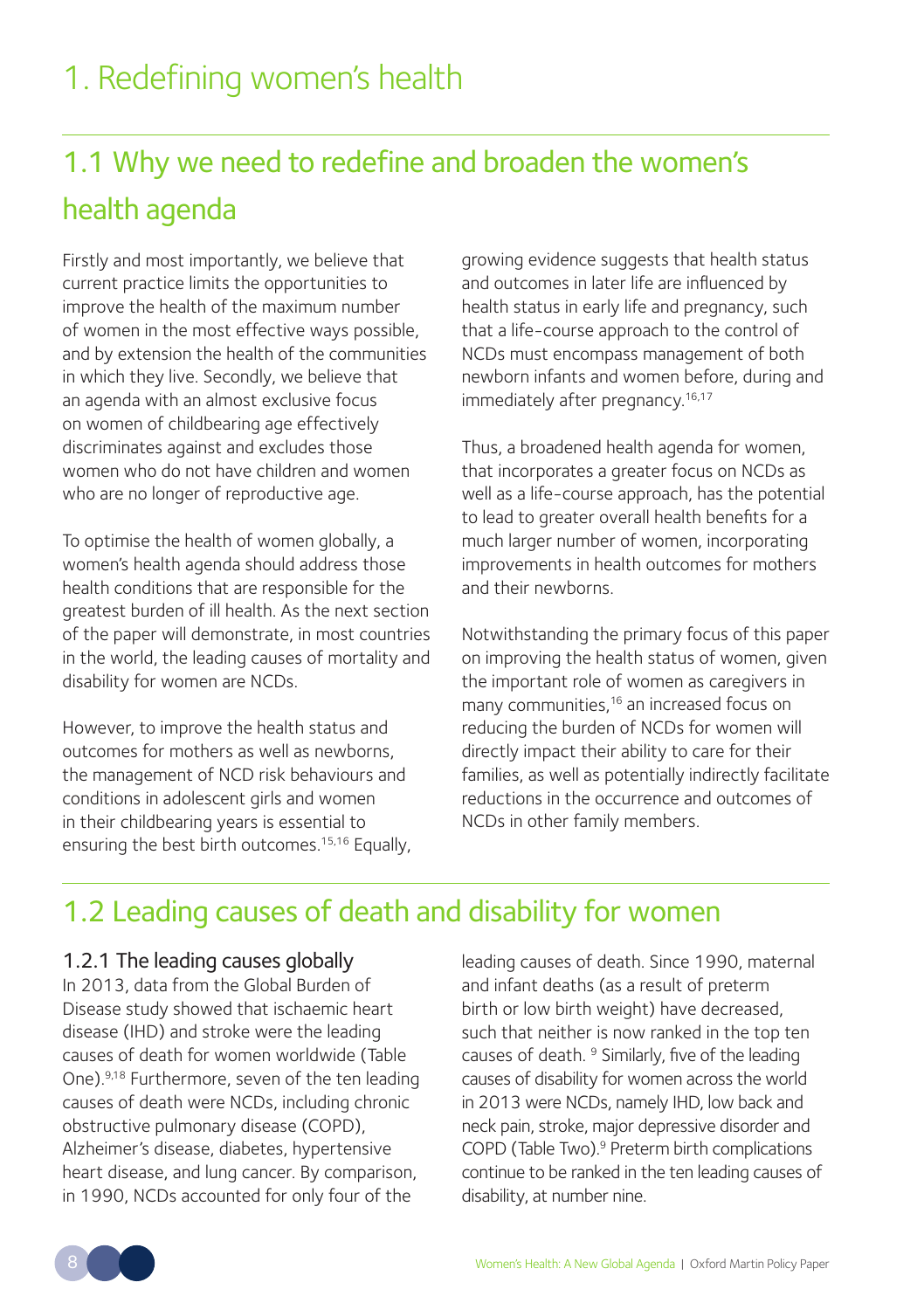# Table One: Leading causes of death for women globally, by development status and for selected countries, 2013

| Rank                     | <b>Global</b>                                  | <b>HICs</b>                                    | <b>UK</b>                                              | <b>LMICs</b>                                   | China                                          | India                                          |
|--------------------------|------------------------------------------------|------------------------------------------------|--------------------------------------------------------|------------------------------------------------|------------------------------------------------|------------------------------------------------|
| $\mathbf{1}$             | Ischaemic heart<br>disease                     | Ischaemic heart<br>disease                     | Ischaemic heart<br>disease                             | Cerebrovascular<br>disease                     | Cerebrovascular<br>disease                     | Ischaemic heart<br>disease                     |
| $\overline{\phantom{0}}$ | Cerebrovascular<br>disease                     | Cerebrovascular<br>disease                     | Cerebrovascular<br>disease                             | Ischaemic heart<br>disease                     | Ischaemic heart<br>disease                     | Cerebrovascular<br>disease                     |
| 3                        | Lower respiratory<br>infections                | Alzheimer's<br>disease                         | Alzheimer's<br>disease                                 | Lower respiratory<br>infections                | Chronic<br>obstructive<br>pulmonary<br>disease | Chronic<br>obstructive<br>pulmonary<br>disease |
| $\overline{4}$           | Chronic<br>obstructive<br>pulmonary<br>disease | Lower respiratory<br>infections                | Lower respiratory<br>infections                        | Chronic<br>obstructive<br>pulmonary<br>disease | Lung cancer                                    | Diarrhoeal<br>diseases                         |
| 5                        | Alzheimer's<br>disease                         | Chronic<br>obstructive<br>pulmonary<br>disease | Lung cancer                                            | Diarrhoeal<br>diseases                         | Hypertensive<br>heart disease                  | Lower respiratory<br>infections                |
| 6                        | <b>Diabetes</b>                                | Lung cancer                                    | Chronic<br>obstructive<br>pulmonary<br>disease         | <b>HIV/AIDS</b>                                | Alzheimer's<br>disease                         | <b>Tuberculosis</b>                            |
| $\overline{7}$           | Diarrhoeal<br>diseases                         | Breast cancer                                  | Breast cancer                                          | <b>Diabetes</b>                                | Lower respiratory<br>infections                | Asthma                                         |
| 8                        | <b>HIV/AIDS</b>                                | Colorectal cancer                              | Colorectal cancer                                      | <b>Tuberculosis</b>                            | Stomach cancer                                 | Hypertensive<br>heart disease                  |
| 9                        | Hypertensive<br>heart disease                  | Hypertensive<br>heart disease                  | Other<br>cardiovascular<br>and circulatory<br>diseases | Hypertensive<br>heart disease                  | Liver cancer                                   | <b>Diabetes</b>                                |
| 10                       | Lung cancer                                    | <b>Diabetes</b>                                | Ovarian cancer                                         | Malaria                                        | Road injuries                                  | Pneumoconiosis                                 |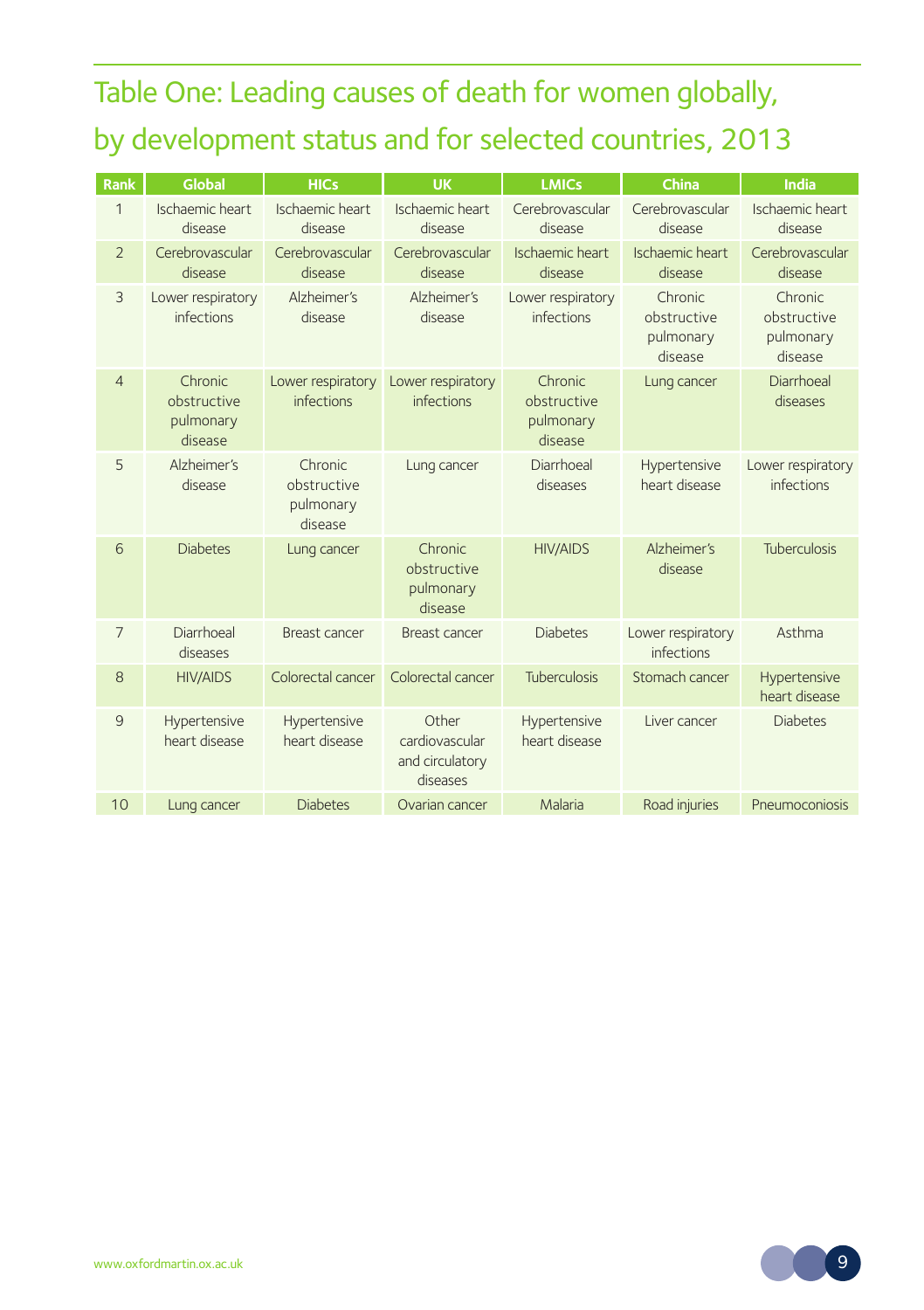Table Two: Leading causes of disability-adjusted life years for women globally, by development status and for selected countries, 2013

| Rank           | Global                                         | <b>HICs</b>                                    | <b>UK</b>                                      | <b>LMICs</b>                                   | China                                          | India                                          |  |
|----------------|------------------------------------------------|------------------------------------------------|------------------------------------------------|------------------------------------------------|------------------------------------------------|------------------------------------------------|--|
| $\mathbf{1}$   | Ischaemic heart                                | Ischaemic heart                                | Low back & neck                                | Lower respiratory                              | Low back & neck                                | Ischaemic heart                                |  |
|                | disease                                        | disease                                        | pain                                           | infections                                     | pain                                           | disease                                        |  |
| $\overline{2}$ | Low back & neck                                | Low back & neck                                | Ischaemic heart                                | Ischaemic heart                                | Cerebrovascular                                | Lower respiratory                              |  |
|                | pain                                           | pain                                           | disease                                        | disease                                        | disease                                        | infections                                     |  |
| 3              | Lower respiratory                              | Cerebrovascular                                | Cerebrovascular                                | Cerebrovascular                                | Ischaemic heart                                | Diarrhoeal                                     |  |
|                | infections                                     | disease                                        | disease                                        | disease                                        | disease                                        | diseases                                       |  |
| $\overline{4}$ | Cerebrovascular<br>disease                     | Depressive<br>disorders                        | Alzheimer's<br>disease                         | Low back & neck<br>pain                        | Chronic<br>obstructive<br>pulmonary<br>disease | Chronic<br>obstructive<br>pulmonary<br>disease |  |
| 5              | Depressive<br>disorders                        | Alzheimer's<br>disease                         | Chronic<br>obstructive<br>pulmonary<br>disease | Diarrhoeal<br>diseases                         | Depressive<br>disorders                        | Neonatal<br>preterm birth<br>complications     |  |
| 6              | Diarrhoeal                                     | Sense organ                                    | Depressive                                     | <b>HIV/AIDS</b>                                | Sense organ                                    | Neonatal                                       |  |
|                | diseases                                       | diseases                                       | disorders                                      |                                                | diseases                                       | encephalopathy                                 |  |
| $\overline{7}$ | <b>HIV/AIDS</b>                                | Other<br>musculoskeletal<br>disorders          | Breast cancer                                  | Malaria                                        | <b>Diabetes</b>                                | Tuberculosis                                   |  |
| 8              | Malaria                                        | <b>Diabetes</b>                                | Lung cancer                                    | Neonatal<br>preterm birth<br>complications     | Other<br>musculoskeletal<br>disorders          | Cerebrovascular<br>disease                     |  |
| 9              | Neonatal<br>preterm birth<br>complications     | Chronic<br>obstructive<br>pulmonary<br>disease | Sense organ<br>diseases                        | Depressive<br>disorders                        | Skin diseases                                  | Iron-deficiency<br>anaemia                     |  |
| 10             | Chronic<br>obstructive<br>pulmonary<br>disease | Breast cancer                                  | Road injuries                                  | Chronic<br>obstructive<br>pulmonary<br>disease | Road injuries                                  | Depressive<br>disorders                        |  |

*Disability-adjusted life years refers to the number of years lost due to ill-health, disability or early death.*

#### 1.2.2 The leading causes in HICs

In HICs, all but one of the leading causes of death (lower respiratory infections) amongst women were NCDs, with Alzheimer's disease listed as number three (following IHD and stroke) and three cancers (breast, lung and colorectal) also listed in the top ten (Table One). In the UK, similarly, all but one of the leading causes of death were NCDs, including Alzheimer's disease, with four cancers (lung, breast, colorectal and ovarian) listed in the top ten.

NCDs were responsible for all ten leading causes of disability in women in HICs, dominated by cardiometabolic conditions, musculoskeletal conditions, and neurological and mental health disorders (Table Two). In the UK, similarly, NCDs were responsible for the ten leading causes of disability among women, led by low back and neck pain and including both breast and lung cancers.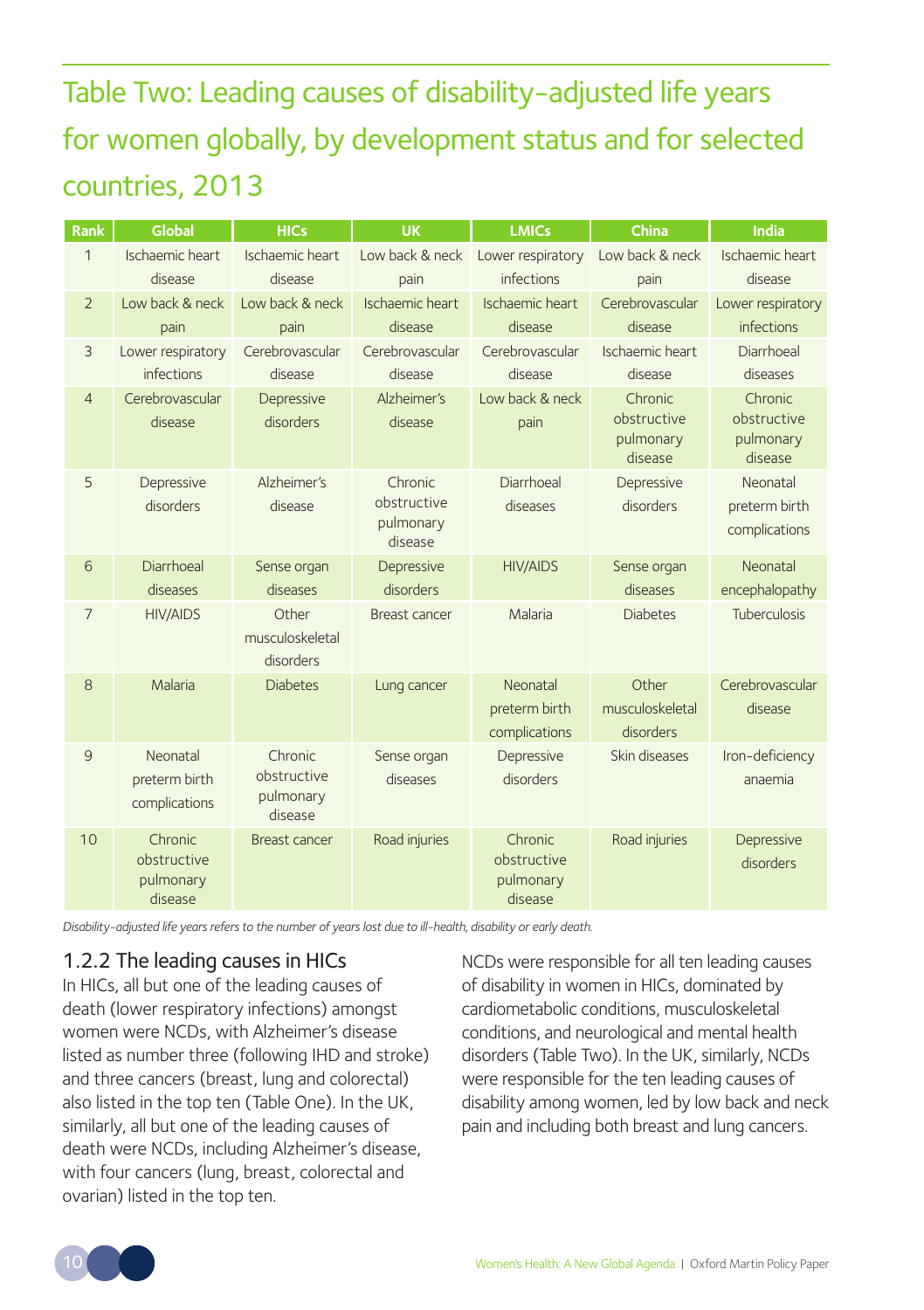#### 1.2.3 The leading causes in LMICs

In LMICs, stroke, IHD and COPD accounted for three of the four leading causes of death for women in 2013, and NCDs for five of the top ten causes, with diabetes ranked seventh and hypertensive heart disease ranked ninth (Table One). Unlike in 2010, preterm birth complications were no longer ranked in the top ten causes of death, with lower respiratory infections, diarrhoeal diseases, HIV/AIDS, tuberculosis and malaria accounting for the other leading causes of death.

For women in India, seven of the leading causes of death were NCDs, led by IHD and stroke. Three of the leading causes of death were chronic respiratory-related conditions, namely COPD, asthma and pneumoconiosis. Diarrhoeal diseases, lower respiratory infections and tuberculosis were the other leading causes of death. Unlike in 2010, preterm birth complications were no longer ranked amongst the leading causes of death.<sup>9</sup>

In China, NCDs and injuries accounted for nine of the ten leading causes of death for women, led by stroke, IHD and COPD. Lung, stomach

and liver cancers ranked in the top ten causes of death, and Alzheimer's disease was ranked at number six.

Lower respiratory infections were the leading cause of disability amongst women in LMICs (Table Two). However, NCDs, comprising IHD and stroke, low back and neck pain, major depressive disorders and COPD were responsible for five of the ten leading causes. Preterm birth complications were ranked number eight.

In India, while IHD now ranks as the leading cause of disability for women, three of the leading causes of disability are still associated with pregnancy and birth outcomes, namely preterm birth complications, neonatal encephalopathy and iron-deficiency anaemia.

In China, the leading causes of disability were low back and neck pain, stroke, IHD, COPD and major depressive disorders. Neither birth complications nor any of the major communicable diseases were ranked in the top ten leading causes of disability.

### 1.3 Current policies and practices

A Global Strategy for Women's and Children's Health was first launched by the United Nations Secretary-General, Ban Ki-moon, in 2010, because of his belief that the global community should do more to save the lives and improve the well-being of women and children.19 The Global Strategy was complementary to the MDGs and so almost exclusively focused on improving maternal and newborn health.

The influence of the Global Strategy was substantial, leading to the establishment of the Every Woman Every Child<sup>20</sup> movement and multiple commitments by many countries, UN agencies and NGOs. Most recently, this included the establishment of the Global Financing Facility, a fund to support these activities coordinated by the World Bank.<sup>21</sup>

As a consequence, over the past five years an estimated 2.4 million deaths of women and children have been averted and financial commitments for the Global Strategy have reached nearly US\$60 billion.<sup>22</sup> Notably, while official development assistance for health has grown only modestly in recent years, funding for reproductive, maternal, newborn and child health has risen sharply, increasing by 25%.<sup>22</sup>

The World Health Organization (WHO), as the lead public health arm of the UN, is a significant player in directing the global agenda on health, including women's health. While clearly supporting the strategic direction of the Global Strategy, more recently the WHO has been at the forefront of calls to move the women's health agenda beyond a primary focus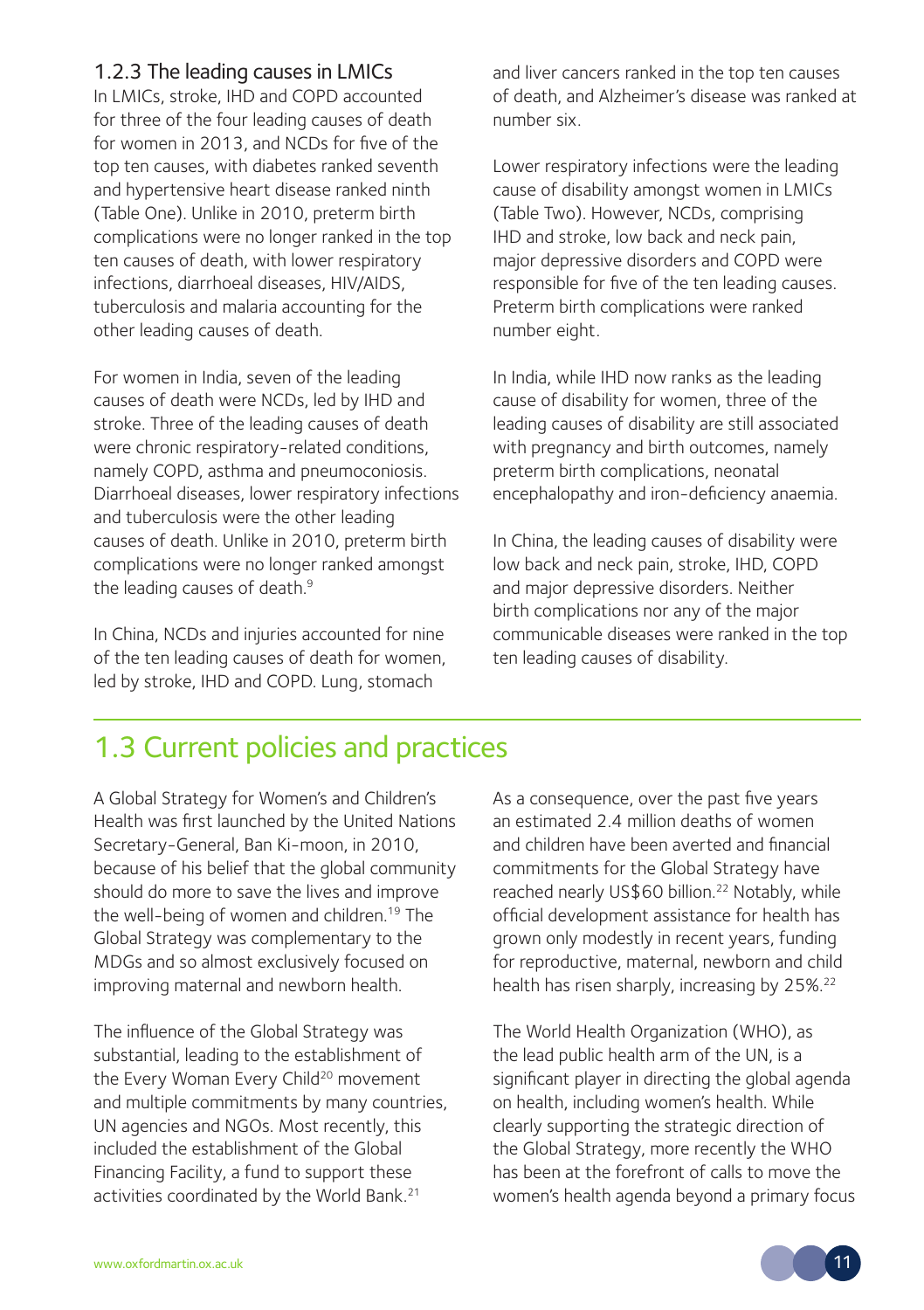on reproductive health issues to ensure that health systems have the capacity to provide for women at all stages of life and in particular to address the control of NCDs.

In September 2013, a theme issue of the *Bulletin of the World Health Organization* was devoted to this topic.<sup>23</sup> with the WHO leadership outlining the changing nature of the health problems facing women, especially in LMICs, and highlighting the significance of a life-course approach to women's health. Specifically, they outlined the interrelationships between both maternal and infant health and health problems, especially NCDs, in later life, and the potential value of integrating maternal and child health services with those that identify and manage women at high risk of NCDs.<sup>17</sup>

In June 2015, the Lancet Commission on Women and Health reported their findings, echoing many of the calls by the WHO.16 The Commission noted in particular that the global response to NCDs was not commensurate with their burden amongst women and highlighted the importance of a lifecourse approach to women's health, to show the breadth of women's health issues beyond their reproductive years.

In September 2015, The Global Strategy for Women's, Children's and Adolescents' Health (2016-2030) was launched by the UN Secretary-General, in partnership with the WHO. The strategy outlined what countries and health partners need to do to end "all preventable

deaths of women, children and adolescents by 2030 and improve their health".<sup>4</sup> A commitment was made to a one-third reduction in premature mortality from NCDs and to the promotion of mental health and wellbeing.

Concurrent with the release of the updated Global Strategy in New York, the UN General Assembly hosted the "Global Leaders' Meeting on Gender Equality and Women's Empowerment: A Commitment to Action".<sup>13</sup> The meeting sought to build support, consensus and renewed political commitment, at the highest possible level, for the full implementation of the Beijing Declaration and Platform for Action. It also focused attention on realisation of the gender equality goals and targets in the SDGs and mobilisation of concrete new commitments and financial contributions by UN Member States (governments) to eliminate gender inequality and discrimination against women.

Commitments totaling US\$25 billion were made by 88 UN Member States, regional organisations, NGOs, charities and foundations.<sup>24</sup> Yet, despite this level of political support, a full appreciation of women's health, in its broader sense, was lacking. In fact, a consistent theme of speeches pledging support for these efforts in relation to women's health was an almost exclusive focus on SRH, with the occasional reference to violence against women and female genital mutilation. The broader women's health agenda was not in evidence.

### 1.4 Implications for future policies and practices

Importantly, the updated Global Strategy for Women's, Children's and Adolescents' Health (2016-2030), supported by the WHO, firmly commits to a one-third reduction in premature mortality from NCDs and a greater focus on a broader life-course approach to addressing and improving the health of women and girls. The documentation that was produced leading up to the 20th anniversary of the Beijing Declaration and Platform for Action reinforces the latter approach as do the targets for the new SDGs.

However, as articulated above, much of the focus and resources of governments, UN agencies (including UN Women) and NGOs continues to be narrowly defined. This clearly impacts the delivery of care, for both prevention and treatment of NCDs; unless their focus can be broadened to include health issues relating to NCDs, health investments will likely lead to decreasing returns for women's health overall and will not benefit the greatest number of women. Genuine progress in women's health

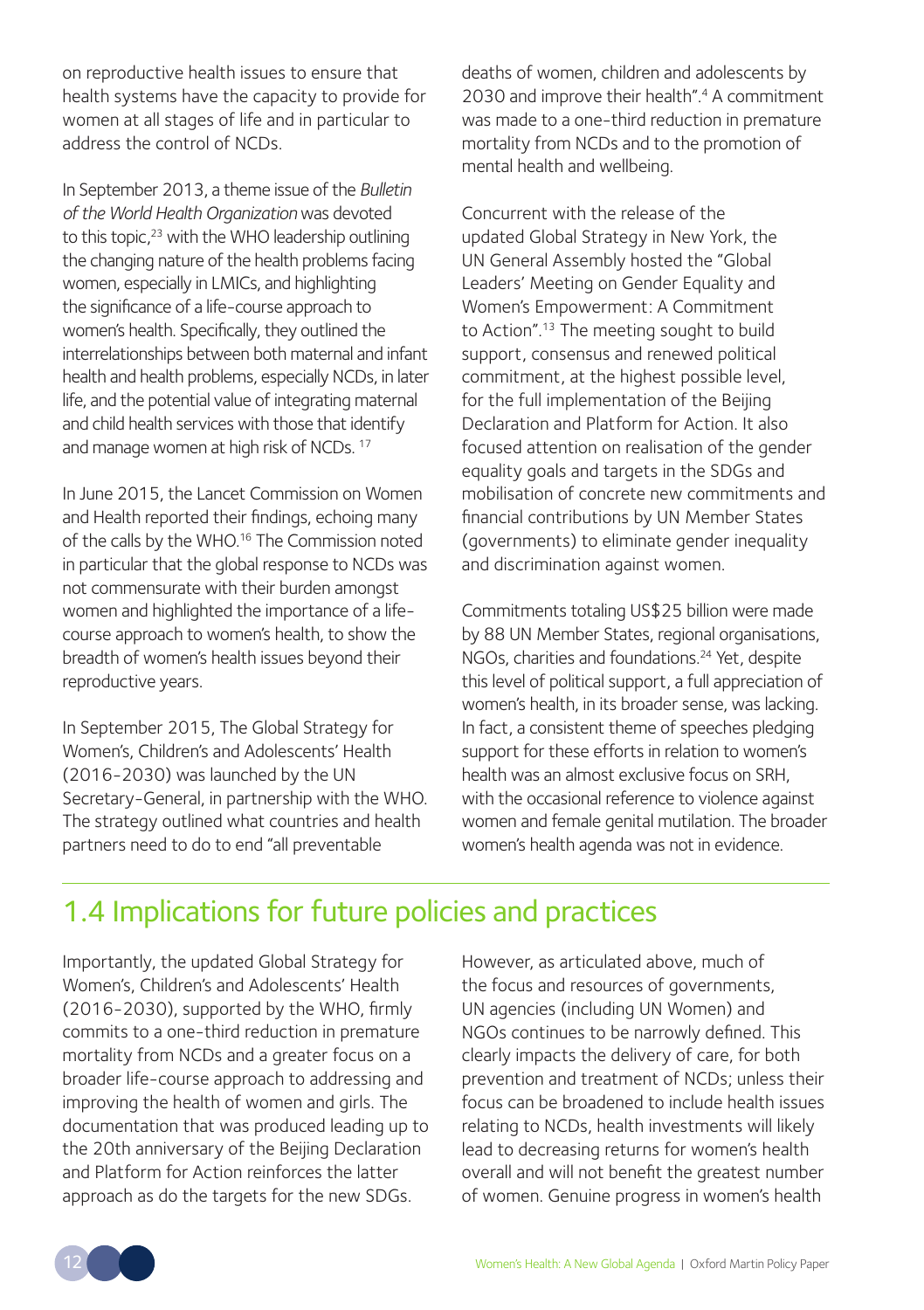will only be realised, and the 2030 targets achieved, if there is concerted, systematic engagement with UN agencies, governments and NGOs to ensure they address these targets.

Awareness about the significance of NCDs and strategies to reduce them are already high on the agenda of most governments and NGOs in HICs. But gender disparities in awareness, access and quality of care are not well known and should be on the agendas of governments in HICs. By comparison, awareness of the significance of NCDs and strategies to reduce them are low both in LMICs and amongst those agencies and NGOs, charities and foundations based in HICs with a focus on improving health or the empowerment of women in LMICs.

It may be that there is a need for greater promotion of the persuasive data summarised above. It is certainly true that there is a need to provide further evidence showing the benefits to women's health of greater investment in addressing a broader life-course agenda, and there is a need to provide evidence that such investment is able to address the current SRH agenda better, compared with a sole focus on the latter. Nevertheless, the data on the contribution of NCDs to the global burden of death and disability for women worldwide is compelling; despite the political commitments laid out above, it is yet to lead to changes in practice.

### An example of the type of evidence required to show the benefits of integrating a focus on SRH and NCDs to improve health outcomes for women in South Asia

In August 2015, an award was made by the Global Alliance for Chronic Diseases, with funding from the Indian Council of Medical Research and the National Health and Medical Research Council of Australia, to support a lifestyle intervention programme for the prevention of Type II

Primary research aim: To determine whether a resource- and culturally-appropriate lifestyle to women with gestational diabetes mellitus (GDM) after delivery, will reduce the incidence of

Research methodology: A new lifestyle intervention programme is being developed that will be delivered by auxiliary nurse midwives or their equivalent in each participating hospital, the incidence of T2DM at a median of 20 months follow-up. This project focuses on generating new knowledge around implementation of a preventive strategy embedded within existing and scalability.

*Project contact: Professor Anushka Patel, The George Institute for Global Health. Email apatel@georgeinstitute.org*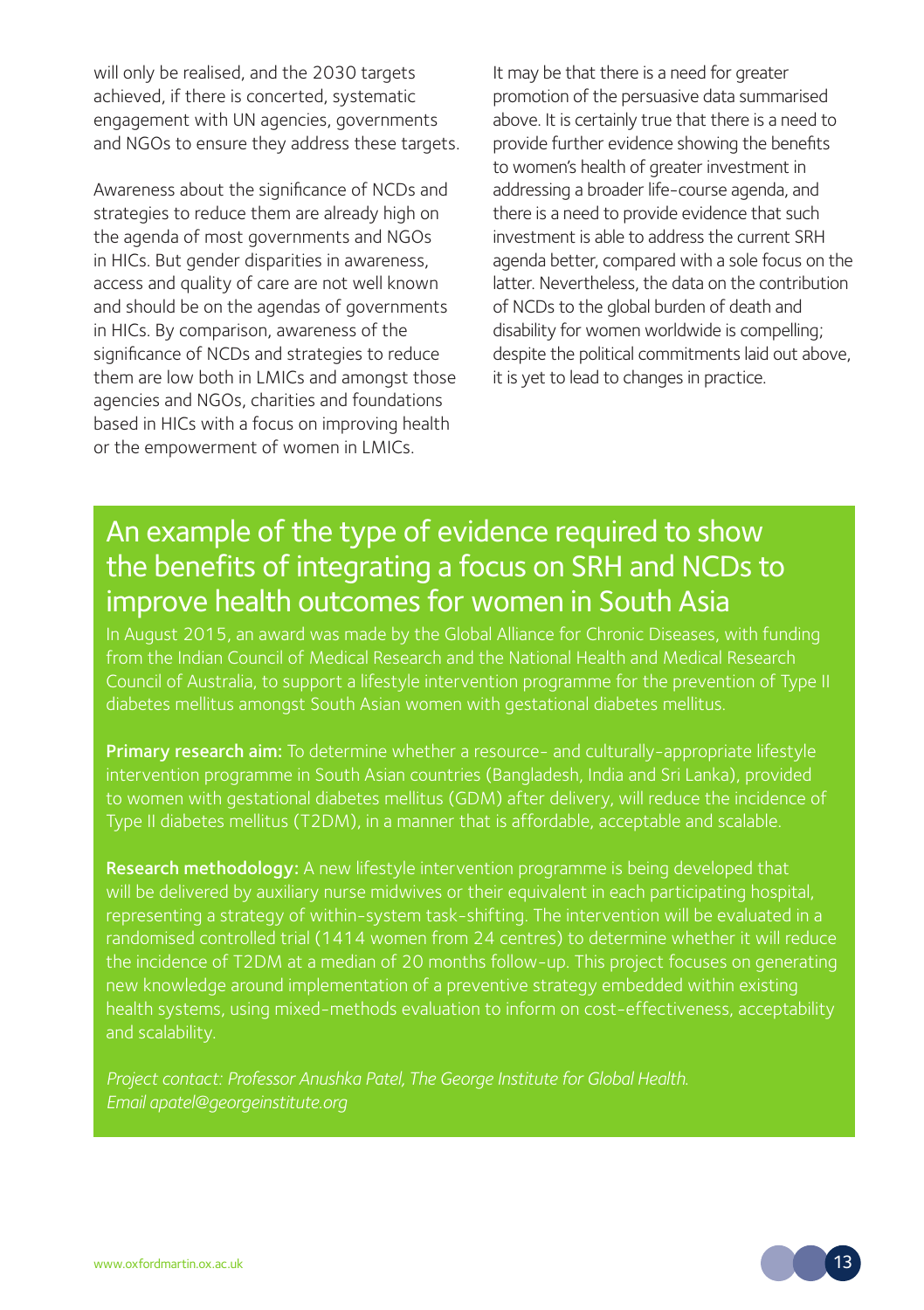### 2.1 Why we need a gendered approach

Increasing evidence suggests that a gendered approach to the analyses of health data, whether for routinely collected health data or data collected for research purposes, has the potential to improve the health of women (and men) substantively. A gendered approach involves identifying sex differences and the biological explanations for these differences, as well as gender disparities and the sociocultural factors, including health system responses, which might account for these disparities. The identification and examination of sex differences and gender disparities, and if and how they interact, has the potential to facilitate the discovery and implementation of preventive and treatment strategies to respond to these differences and to reduce disparities and thereby improve the health of women.

Until recently, there was little recognition that differences and disparities might exist in the occurrence, management and outcomes of health conditions in men and women. Consequently, data and research findings involving only men were assumed to be relevant for all. Not only is such an assumption highly prejudiced, it has the potential to lead to detrimental effects on the health of women. For example, between 1997 and 2000, ten drugs were withdrawn from the US market because of life-threatening health effects; eight of these posed greater health risks for women than for men<sup>12</sup>

Until recently, also, the potential influence of social and economic factors in disease presentation and outcomes – such as the organisation of

### An example of the type of evidence required to better understand whether and why access to healthcare might be different for women and men with hip fractures in Odisha, India

Primary research aim: Worldwide, as the population ages, the incidence of hip fractures, particularly surgical and anaesthesia care in a country like India is a huge challenge, where nine out of ten people mortality, morbidity and disability from hip fractures are to be minimised. The aim of this study is to determine the processes in decision-making following a hip fracture, identify the causes of delay in obtaining care and the potential barriers and facilitators to seeking appropriate, timely care.

Research methodology: Women and men aged 50 years and older who sustain a hip fracture traditional bone setter) in two administrative districts of the state of Odisha, India. Key informant interviews will be conducted with individuals and their caregivers. This study is being conducted by The George Institute for Global Health, India, in collaboration with the Indian Institute of Public Health in Bhubaneswar.

*Project contact: Professor Santosh Rath, The George Institute for Global Health, University of Oxford.*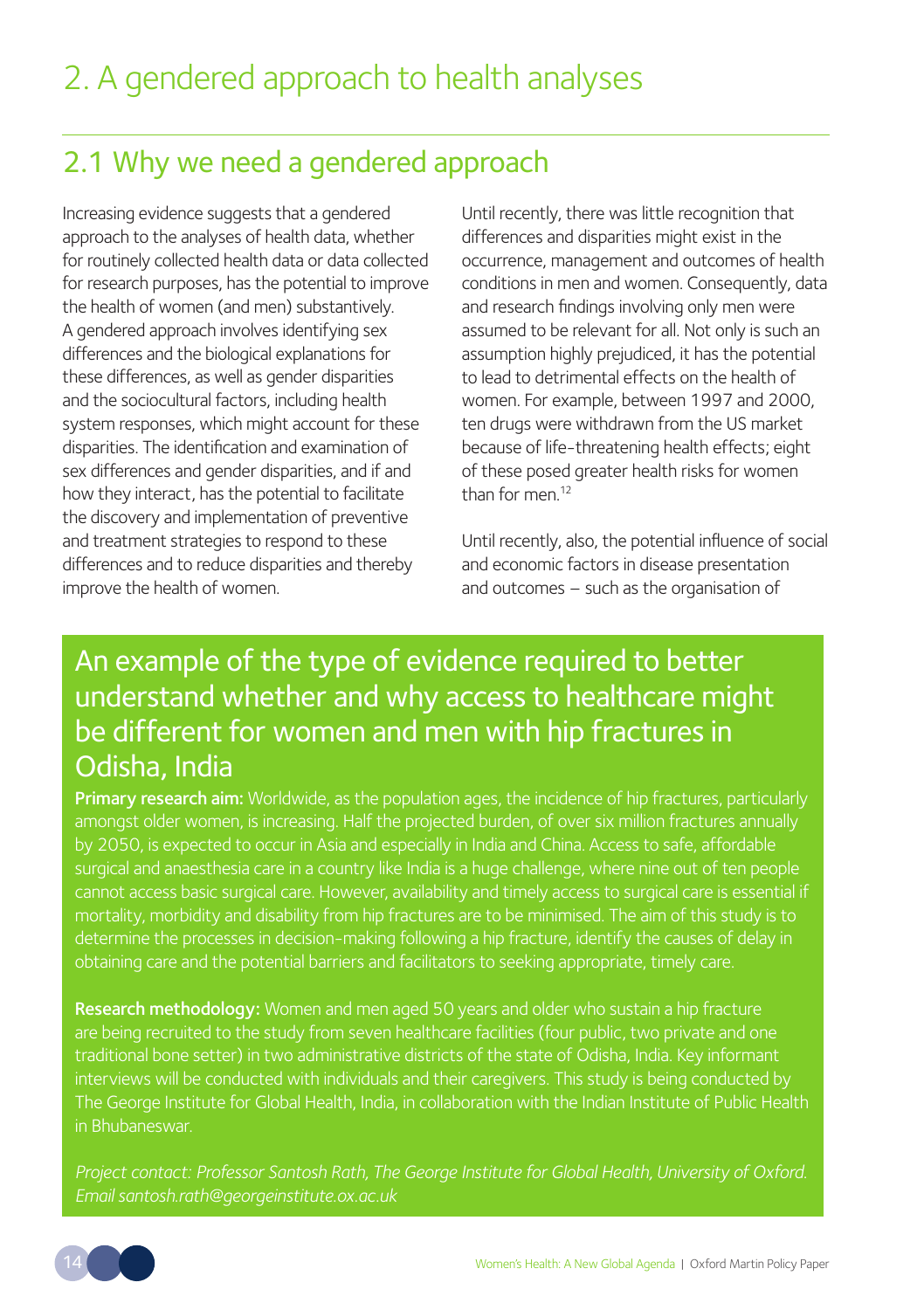health systems - was not recognised; nor was there general awareness of the potential impact of wider gender inequalities and lack of empowerment on women's access to healthcare and resulting health outcomes, especially for the management of NCDs. Consequently, the benefits of addressing these factors as a means to improve the health of women has not been widely nor systematically examined.

As an example of the benefits of a gendered approach to the analyses of health data, in the next section we provide an overview of recent research that has deepened our understanding of the occurrence, management and outcomes of

cardiovascular disease (CVD) in women, and led to consideration of the implications for prevention.25

We have focused on CVD in large part because there is a growing body of research (mostly in HICs) that has explored sex differences and gender disparities in the occurrence, management and outcomes of CVD, including a major programme of research undertaken by The George Institute, which has included data from LMICs. By comparison, there is a dearth of similar research for most of the leading causes of NCDs, although increasing recognition exists of the need for, and potential benefits of, undertaking gendered analyses.<sup>26,27</sup>

### 2.2 A gendered approach to addressing CVD

For many years, there has been a widespread perception that CVD, including IHD and stroke, is predominantly a male disease. This assumption has stemmed largely from observations that women, at any given age, have a lower risk of CVD than men and the misperception that, if a woman develops CVD, it typically will not be as serious as it would be for a man. Consequently, CVD in women was not widely discussed and, as a result, the role of sex differences and gender disparities in the pathophysiology, risk factors, outcomes and treatment of CVD are still relatively poorly acknowledged, explored and understood.

Although awareness of the importance of CVD in women is increasing in HICs, there remains a significant gap between perceived and actual risk of CVD in women, and few women see it as a paramount threat to their health.<sup>12</sup> This is despite the fact that CVD causes more deaths than any other cause for women in almost all countries in the world, and the numbers of deaths from CVD amongst women have outnumbered men for over three decades, due to women living longer than men.

#### 2.2.1 Sex differences in the presentation of CVD

In recent years there has been a greater representation of women in medical studies than previously, including clinical trials.<sup>28,29,30</sup> Results from these studies have challenged the conventional wisdom that women are protected from CVD, and have provided convincing evidence of sex differences in CVD over the life course. For example, even when women and men have similar risk factors, considerable differences exist in the occurrence of the manifestations of CVD. 31,32

Men generally develop CVD at a younger age and are more likely to develop IHD than women. Women, in contrast, are at a higher risk of developing stroke, which occurs most often in older age. Also, haemorrhagic stroke (bleeding in the brain) is more frequent in women than men.

Despite the fact that CVD presents differently in men and women. $33,34$  the clinical definition of symptoms classically associated with CVD, particularly IHD, is based on the characteristics of those reported in men. Warning signs in women are therefore often regarded as 'atypical' and thus tend to go ignored, unrecognised or misdiagnosed, leading to under-treatment of women.

#### 2.2.2 Sex differences and gender disparities in access, diagnosis and treatment of CVD

Access to healthcare services for the management of CVD is different for men and women.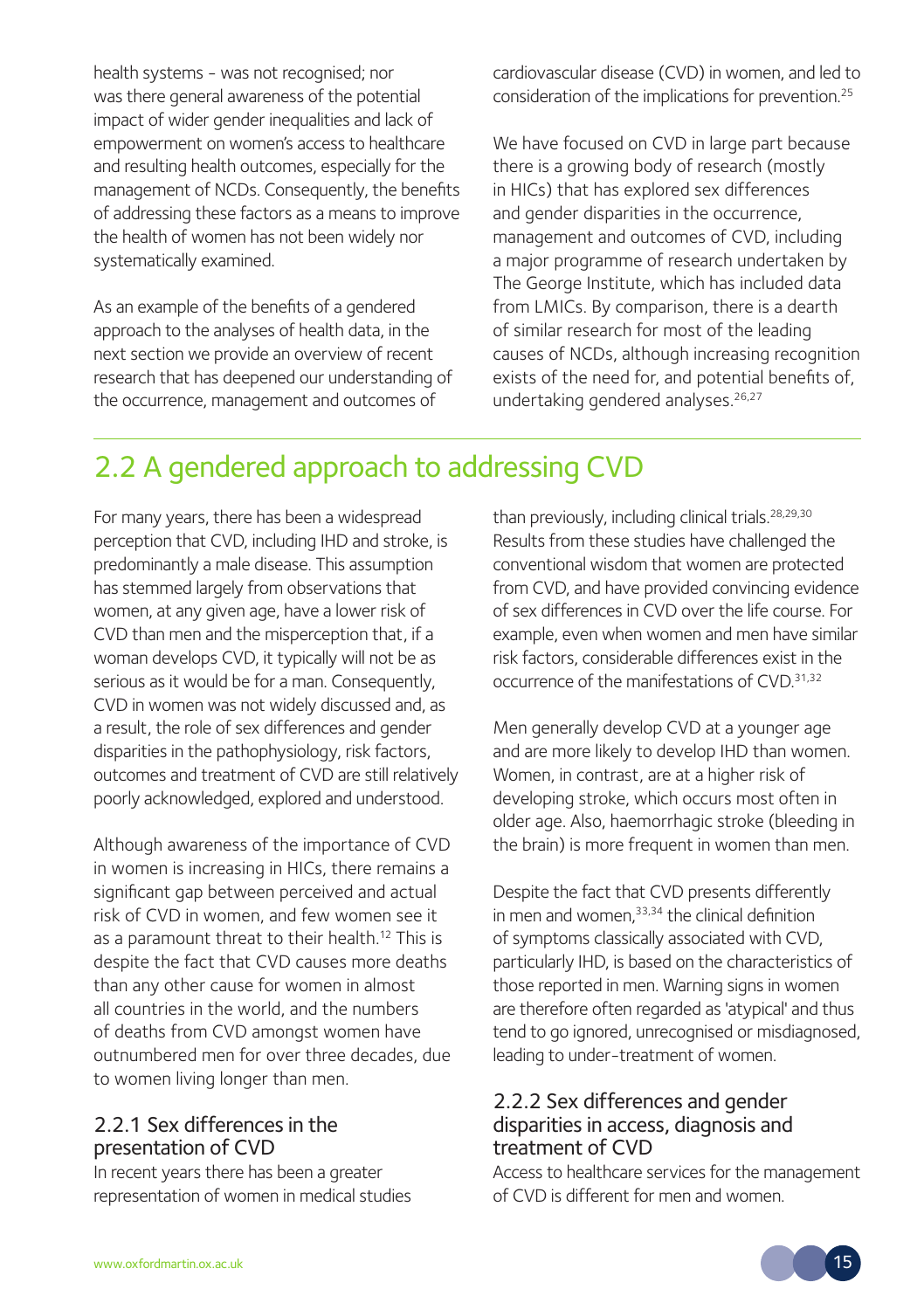Compared to men, women are less likely to receive pharmacological treatment for the management of cardiovascular risk factors or to be referred for diagnostic and therapeutic procedures.<sup>35,36,37,38</sup> Suboptimal access to healthcare services leads to delays in medical diagnosis and the start of effective treatment, and consequently worse prognosis for women with CVD. This is despite evolving evidence suggesting that the majority of recommendations to prevent CVD should be similar for women and men,<sup>39,40</sup> with few exceptions.

For instance, aspirin is routinely recommended for the primary prevention of IHD in men but not women.41 Such recommendations are generally based on cost/benefit trade-offs related to average risk, yet the CVD risk profile for women and men overlaps considerably. Moreover, sex differences may be present in the magnitude of the relative and absolute potential benefits and risks of preventive interventions. This might largely be a consequence of the later age at initiation of preventive interventions and the higher rates of comorbidities in women, rather than any inherent biological differences in the efficacy of evidence-based interventions *per se*.

#### 2.2.3 Sex differences and gender disparities in the effects of risk factors on CVD

Elevated blood pressure, cigarette smoking, diabetes mellitus, excess weight and raised cholesterol are the most important, widely prevalent and yet largely preventable risk factors for CVD.<sup>42,43</sup> It is commonly assumed that these risk factors have a similar effect on CVD outcomes in women as in men. This assumption neglects significant anatomical, physiological, and behavioural differences between men and women, as well as potential gender disparities in health system responsiveness.

A reliable determination of clinically meaningful sex differences in associations between risk factors and CVD outcomes is important, not solely to better understand the etiology of CVD, which could help in the development or improvement of new interventions and screening strategies, but also from a population and public health vantage. Robust evidence of any important sex differences and gender disparities in the link between prominent risk factors and CVD outcomes could act as an impetus for the more efficient tailoring of specific interventions aimed at the treatment and management of these risk factors, for both men and women.

Sex differences in the risk of CVD are also likely to occur for major demographic factors, such as age, ethnicity and social status. The evidence for the latter is particularly persuasive. Markers of low socio-economic status are associated with CVD in both sexes, but several studies have found a stronger association amongst women, most often for coronary heart disease (CHD).<sup>44,45</sup> When seeking to reduce socioeconomic inequalities in CHD, it is thus likely that different approaches will be required for men and women.

Current estimates of the burden of CVD used to inform public health policy assume that preventable risk factors increase the risk of CVD in women and men in a similar manner. This assumption is likely to be false for at least two of the key risk factors. Recent systematic reviews of the literature, and new analyses of the totality of data, have provided reliable evidence that women are impacted more by smoking<sup>46</sup> and diabetes<sup>47,48,49</sup> than men, in terms of their relative chance of developing CVD (Figure One). We consider these risk factors specifically in the following two sub-sections.

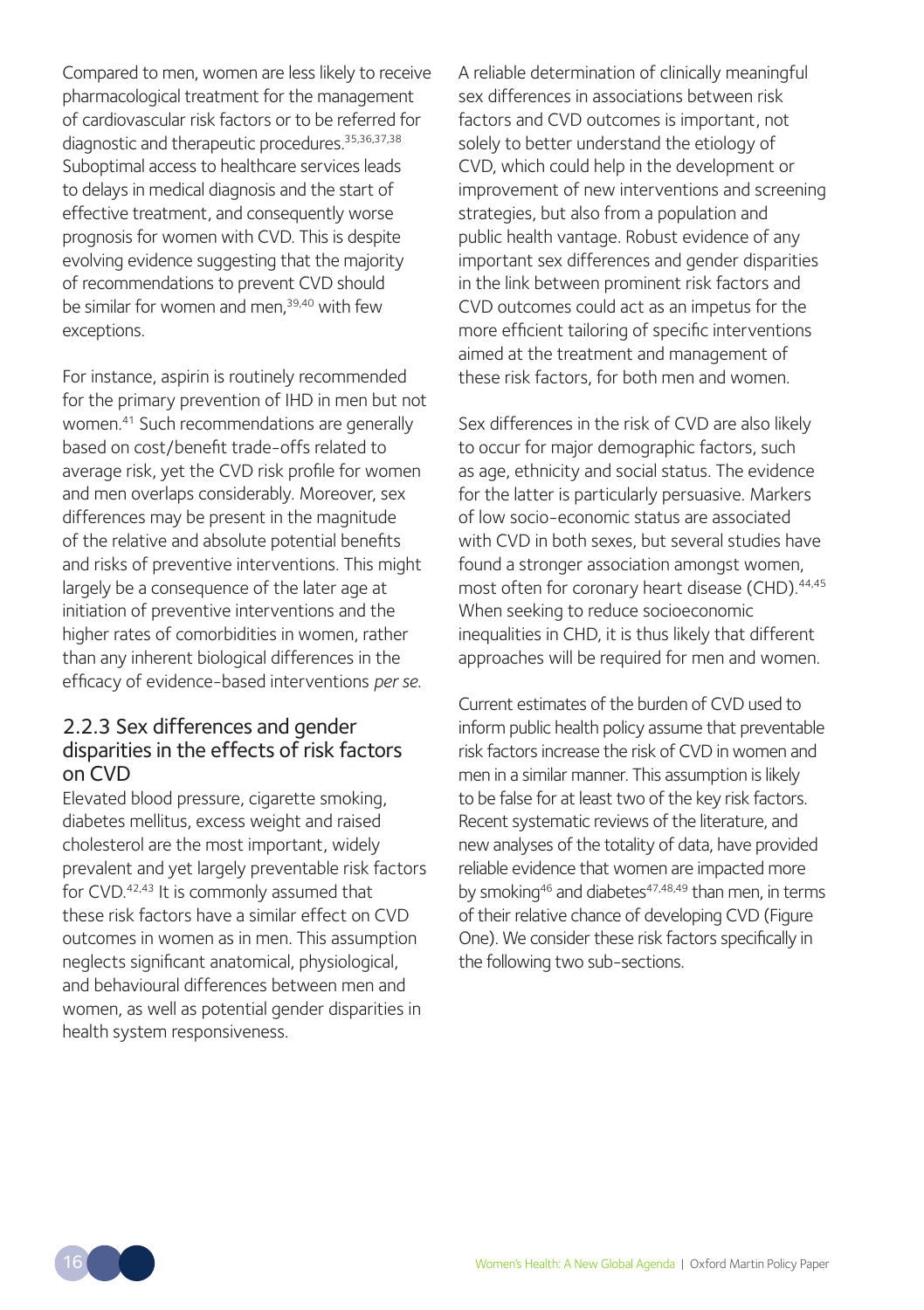Figure One: The additional risks of ischaemic heart disease and stroke associated with higher blood pressure, smoking, Type I and Type II diabetes in women compared with men

|                       | <b>Additional risk</b>        |      |       |          | <b>Greater additional risk</b>  |                 |
|-----------------------|-------------------------------|------|-------|----------|---------------------------------|-----------------|
|                       | Women Men                     |      |       |          |                                 | in women vs men |
| <b>Heart disease</b>  |                               |      |       |          |                                 |                 |
| Higher blood pressure | 13%                           | 13%  |       |          |                                 | $0\% (-3; 4)$   |
| Smoking               | 117%                          | 76%  |       |          |                                 | 25% (12; 39)    |
| Type I diabetes       | 1232%                         | 462% |       |          |                                 | 154% (80; 260)  |
| Type II diabetes      | 182%                          | 116% |       |          |                                 | 44% (27; 63)    |
| <b>Stroke</b>         |                               |      |       |          |                                 |                 |
| Higher blood pressure | 23%                           | 24%  |       |          |                                 | $-2\%(-4;1)$    |
| Smoking               | 83%                           | 67%  |       |          |                                 | $6\% (-1; 13)$  |
| Type I diabetes       | 470%                          | 389% |       |          |                                 | 37% (3; 81)     |
| Type II diabetes      | 128%                          | 83%  |       |          |                                 | 27% (10; 46)    |
|                       |                               |      | $-25$ | $\Omega$ | 100                             | 200             |
|                       | Men have more additional risk |      |       |          | Women have more additional risk |                 |

*The additional risk of ischaemic heart disease and stroke for (1) those with a 10 mmHg higher value of systolic blood pressure; (2) smoking compared*  to not; (3) Type I diabetes compared to not; (4) Type II diabetes compared to not. Results are shown as the additional risk for women and men and *(plotted results and right-hand column) the extra additional risk for women compared to men (e.g. smoking confers 25% more risk of heart disease*  for women than it does for men). 95% confidence intervals are shown as horizontal lines around the estimates on the graph, and in parentheses in the *right-hand column. Additional risk = 100 x (Relative risk – 1); greater additional risk = 100 x (Female: male ratio of relative risks – 1).*

The 'catching up' process in risk – women who smoke or have diabetes are more like men than other women, in terms of CVD risk – does not appear to occur for all risk factors. For example, a higher level of systolic blood pressure<sup>50</sup> has the same deleterious effect on IHD and stroke in both women and men (Figure One) and anti-hypertensive medication has a similarly beneficial cardiovascular effect in both.39 There is also no evidence of any difference in the effect of body mass index (BMI) on CHD between the sexes.<sup>51</sup> These null differences make the excess risks from smoking and diabetes more likely to be 'real', and not just a consequence of the way risk is compared between the genders in standard analyses.

#### 2.2.3.1 Smoking

In the 20th century, an estimated 100 million deaths were due to smoking,<sup>52</sup> and it has been predicted that there will be one billion deaths attributable to tobacco in the current century.<sup>53</sup> It is anticipated that there will be an increasing relative burden amongst women due to two factors: more women are now starting to smoke and a higher proportional risk of IHD attributed to smoking for women than men.<sup>41</sup>

The smoking epidemic amongst women in HICs reached its peak several decades later than amongst men, and the effects of accumulating risk are still 'working through'.54,55 Women who do start smoking are increasingly taking it up at a younger age, converging on the age that has been historically associated with men, although women still tend to smoke in somewhat lower quantities than men.56

In LMICs, typically more than ten times as many men as women smoke cigarettes. This contrasts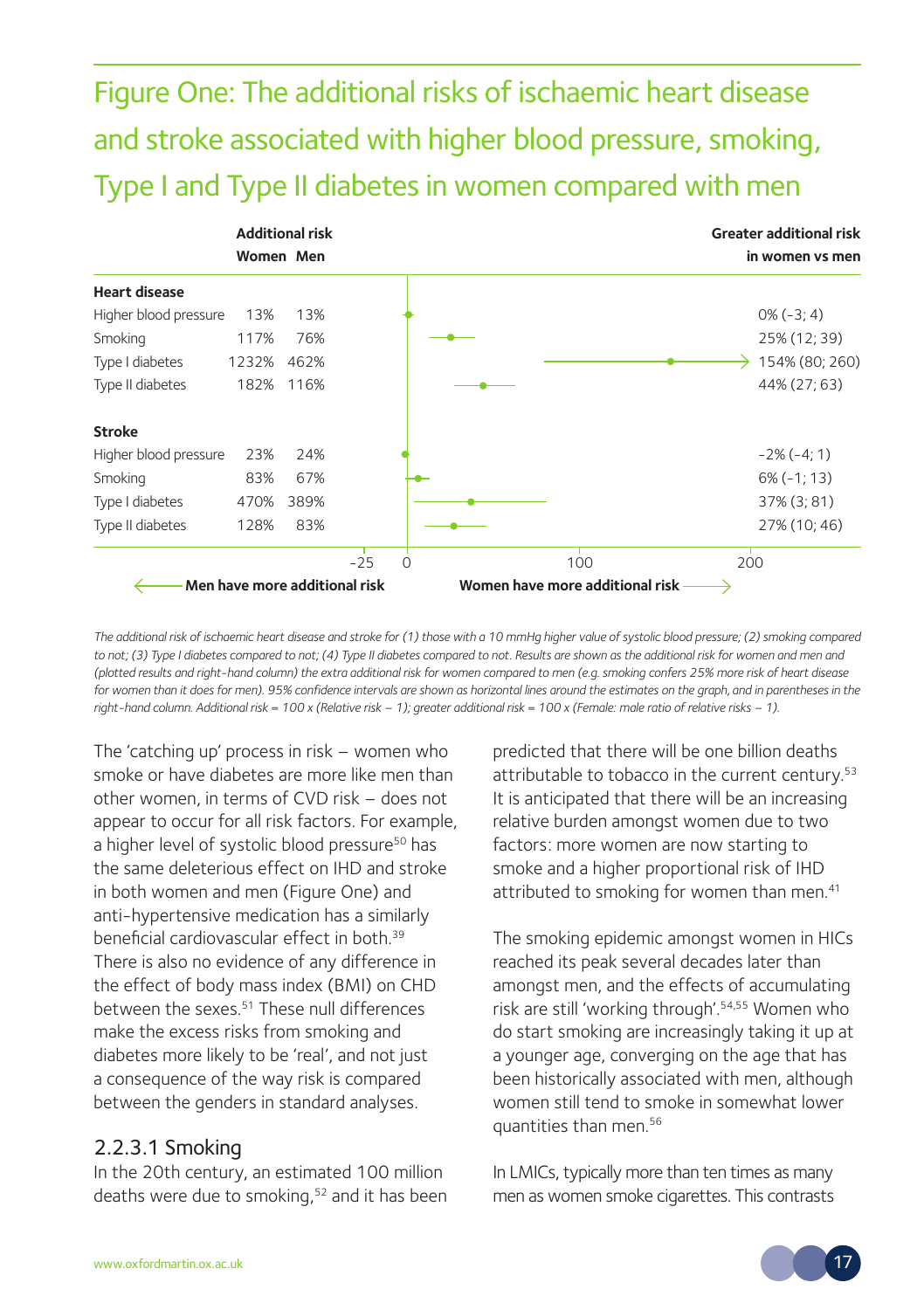with HICs where current smoking rates are virtually the same in women and men, such as in the UK where 19% of women and 20% of men currently smoke.57 But things seem to be changing.

Unfortunately, girls and women are a prime target for the tobacco industry, particularly in LMICs.58 Tobacco products are increasingly affordable to women, and marketing campaigns often present smoking to women, particularly those of young age, as a manifestation of empowerment, independence, beauty, femininity and sex appeal.

Many women (and men) remain unaware of the health risks of tobacco use and believe that its use relieves tension and facilitates weight loss. Women's health is also jeopardised by exposure to second-hand smoke, especially in countries and cultures where many women do not have the power to negotiate smoke-free spaces, including in their own homes. Additionally, women in LMICs are at greater risk of exposure to smoke from biomass fuels used for cooking, compared with men.

The second reason why the future health burden of smoking can be expected to affect women disproportionately is that female smokers have a 25% greater relative risk of IHD, compared with their male counterparts, independent of other cardiovascular risk factors (Figure One).<sup>41</sup> This is despite the lower cumulative exposure to smoking in women than in men due to the relative immaturity of the smoking epidemic in women, and the generally lower number of cigarettes smoked per day by women, suggesting that this estimate of 25% extra risk conferred on women could represent an understatement.

Since smoking is such a major risk factor for many chronic diseases in addition to CVD – such as COPD and lung cancer – as well as being associated with adverse birth outcomes and the health of newborns, it is critical that strategies to reduce smoking have a clear understanding of, and can take into consideration, the beliefs, concerns and attitudes of women.25,48

#### 2.2.3.2 Diabetes

Strong and consistent evidence exists for a substantial sex difference in the effects of diabetes on the risk of CVD, to the detriment of women.25,47,48,49 Women with diabetes have a 44% higher excess risk of IHD, and a 27% higher excess risk of stroke compared to similarly affected men (Figure One). Additionally, a 37% higher excess risk of allcause mortality in women as compared with men associated with Type I diabetes has been reported.47 This was predominantly driven by a higher excess risk for CVD in affected women.

Gender disparities in cardiovascular risk factor management, to women's disadvantage, have often been suggested to underpin women's greater excess risk of CVD associated with diabetes.<sup>59</sup> A recent report from the UK National Diabetes Audit found that women with diabetes were 15% less likely than affected men to receive the care recommended by national guidelines or to meet treatment targets.<sup>60</sup>

However, the biological changes associated with the metabolic transition to diabetes may also be more detrimental in women than men,61,62 especially in relation to excess body weight. Women generally have a higher BMI than men when first diagnosed with diabetes, $63,64$  suggesting that women may have more cardiometabolic reserves, requiring greater deterioration than men, before being diagnosed with diabetes.

Consequently, the diabetes-related excess risk of CVD in women may not be solely due to significant sex differences in the effects and complications of diabetes itself, but rather the result of the combination of both a greater deterioration in cardiovascular risk factor levels and a chronically elevated, but undiagnosed and untreated, cardiovascular risk profile in the prediabetic state.

Diabetes develops over decades, which presents an opportunity to identify individuals at high risk for diabetes and, subsequently, for timely intervention to prevent or delay the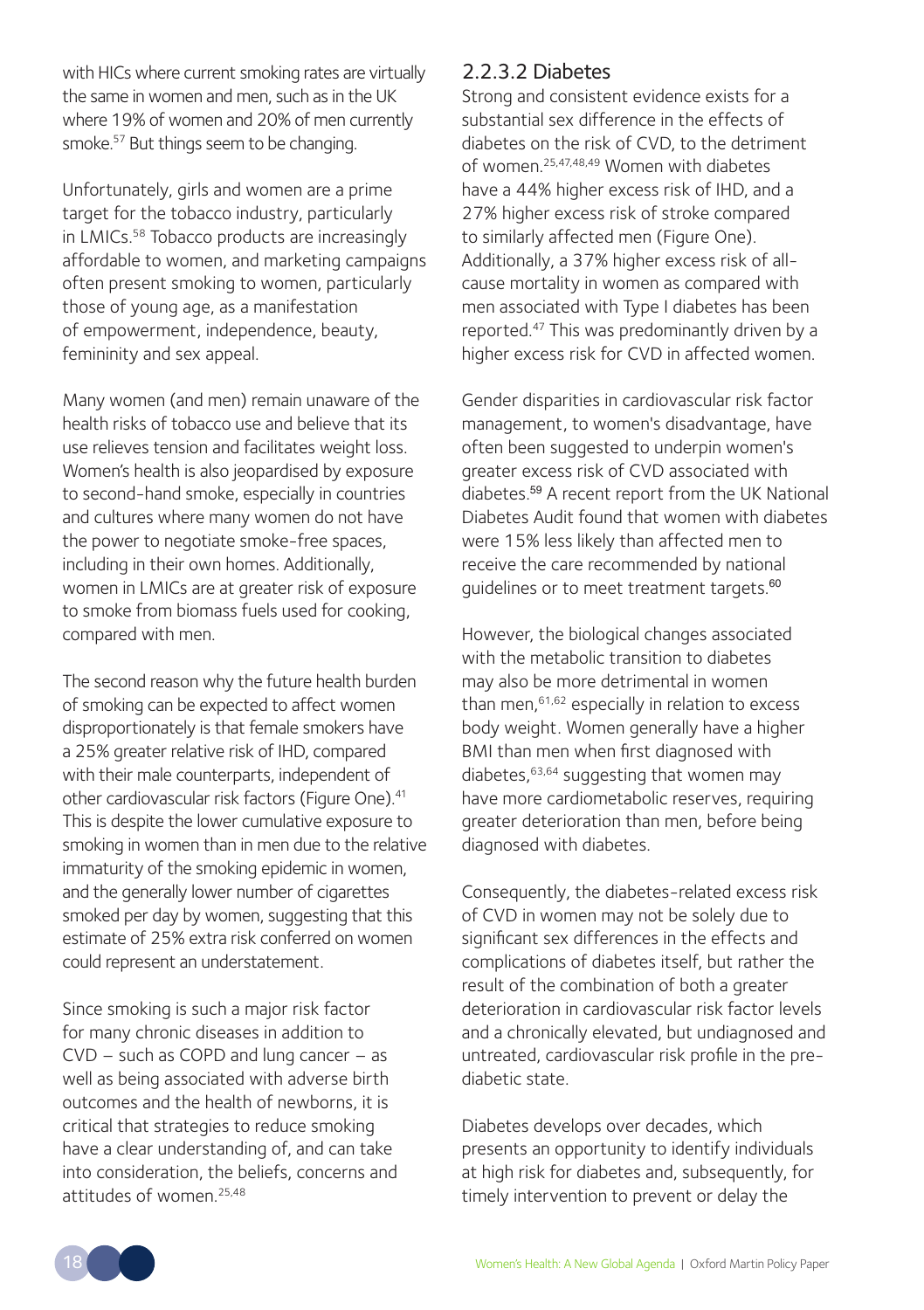onset of the condition. The pathogenesis of diabetes is complex and incorporates genetic, physiological, psychological, sociological and wider environmental influences that play out differently for individuals in different settings.

Moreover, increased awareness of the magnitude and timing of the risk of diabetes after gestational diabetes, which disproportionately affects Asian women and increases the risk of diabetes sevenfold,65,66 could provide an opportunity to facilitate lifestyle interventions that might prevent or delay the onset of Type II diabetes in affected women. Such interventions would of course dovetail with those aimed at pregnant women with existing Type II diabetes, in whom the risk of adverse pregnancy outcomes are increased.<sup>67</sup>

### 2.3 Current policies and practices

#### 2.3.1 A gendered approach to the analyses of routine health data

The 1995 Beijing Declaration and Platform of Action, building on previous initiatives in a range of countries, promoted the need to ensure that before policy decisions are taken, the effects on women and men should be analysed separately.<sup>7</sup> Subsequently, many governments, UN agencies and NGOs have committed to "gender mainstreaming". With the launch of the SDGs, gender-sensitive and disaggregated data were recognised as essential and integral to the attainment of the SDGs<sup>14</sup>

The importance of collecting, analysing and reporting disaggregated data in the health sector has been specifically recognised. The WHO has produced a Roadmap for Action, 2014-2019, aimed at ensuring the integration of equity, human rights, gender and social determinants across all WHO programmes and in all Member States.<sup>5</sup> The promotion of disaggregated data analysis and health inequality monitoring is one of the three key directions of this report.

However, the implementation of these policies into practice, especially across Member States, still has some way to go, even in HICs.<sup>68</sup> The 2008 UK Gender and Access to Health Services Study,<sup>69</sup> for example, highlighted the limited availability of data on the link between gender and use of health services. Specifically, the report showed that little is known about

whether men and women use health services with different degrees of effectiveness, and whether they receive different kinds of service from the National Health Service (NHS). Only 18% of local health authorities in the UK provide data disaggregated by sex.

Similarly, the 2009 European Commission report on Access to Healthcare and Long-Term Care70 concluded that little is known about gender disparities in accessing healthcare and long-term care, plus if and how these are taken into account in service delivery. The report also concluded that there is a need to adopt a gender perspective in healthcare policies, in order to improve their effectiveness. Additionally, the report stated there is an increased need for sex and gender-based health research to increase knowledge about the complex ways in which biological, social, cultural and environmental factors interact to affect the health of women and men.

Arguably, the situation is worse in LMICs, although data providing evidence of disparities in both access to and quality of care are limited. The 10,000 women Arogya survey, for example, suggested that access to NCD care for women in Asian countries, in particular, was challenging, as a result of care facilities being too far away and transportation being limited.<sup>10</sup> However, no comparative data were available for men.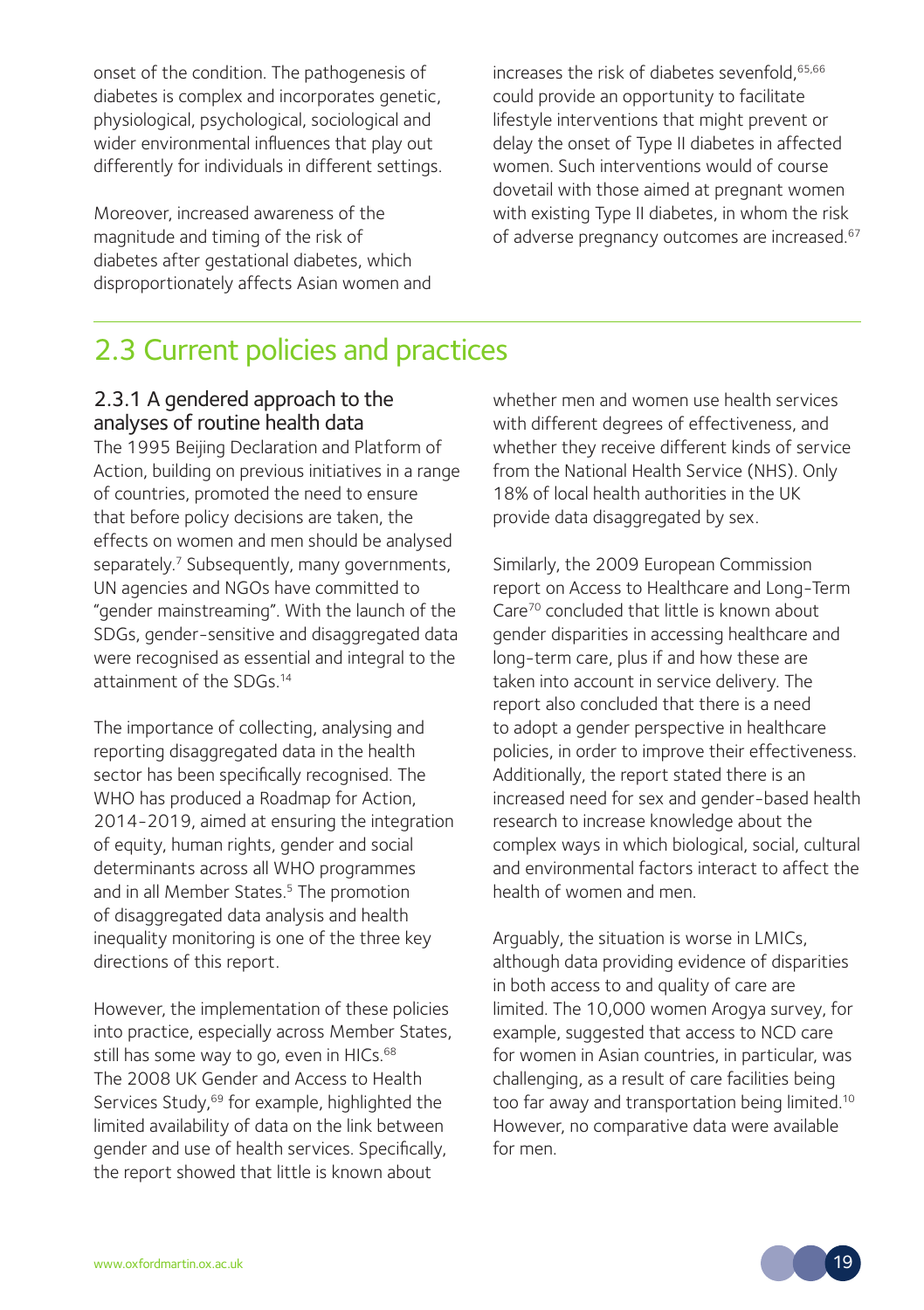### An example of the type of analyses of large healthcare databases required to better document sex-specific utilisation and sex differences in the use of hospital care among the poor in Andhra Pradesh, India

Primary research aim: The Rajiv Aarogyasri Community Health Insurance Scheme (RACHIS) access to hospital care for poor households. By 2012, RACHIS covered 19 million households, thereby extending its benefits to 81% of the population of undivided Andhra Pradesh. Deidentified claims data published by RACHIS are publicly available and provide an opportunity to document the leading causes of disease accounting for hospital use by women. They also allow determination of whether use of hospital care differs for women and men, in an environment where cost should not be a barrier to use.

Research methodology: Data will be accessed for the four years from mid 2008 to mid 2012. and expenditure in US dollars will be accessed and mapped to the leading disease categories, as outlined in the International Classification of Diseases, version 10. Data for women and men will be compared for sex-neutral conditions.

*Project contact: Professor Vivekanand Jha, The George Institute for Global Health, India.*

#### 2.3.2 A gendered approach to the conduct of health research

A gendered approach to the creation of new knowledge in science, including health and medicine, has been gaining momentum.<sup>71</sup> In the EU, UK, and US, for example, policies have been implemented to support the incorporation of gendered approaches into the conduct of research. Major science funding bodies, such as Horizon 2020, have started to request that researchers explicitly identify how they will promote gendered analyses in their research and especially show that their studies have been designed to facilitate such analyses. Likewise, an increasing number of major peer-reviewed journals, such as *The Lancet*, have developed policies requiring that women are routinely included in clinical trials and that authors report gendered analyses in their publications.

Substantial, but not sufficient, progress has been made in increasing the involvement of women in large-scale population studies and clinical

trials and there has been an increase in studies undertaking *a priori*, gender-specific analyses. Nevertheless, a recent US publication provides sober reading; it showed that the majority of applications for high-risk cardiovascular devices to the US Food and Drug Administration (FDA) were lacking sex-specific data and that women were still underrepresented in clinical trials.<sup>12</sup>

In September 2015, the League of European Research Universities (LERU) published an Advice Paper, outlining the case for "gendered research and innovation" (GRI), and provided case studies showing how a gendered approach to science has contributed to increased excellence in science and the production of new knowledge.<sup>6</sup> The paper makes recommendations to members of LERU and to other universities, encouraging them to engage with governments, funding agencies and peerreviewed journals to highlight the importance of GRI, so as to ensure that sufficient funds are being allocated to it.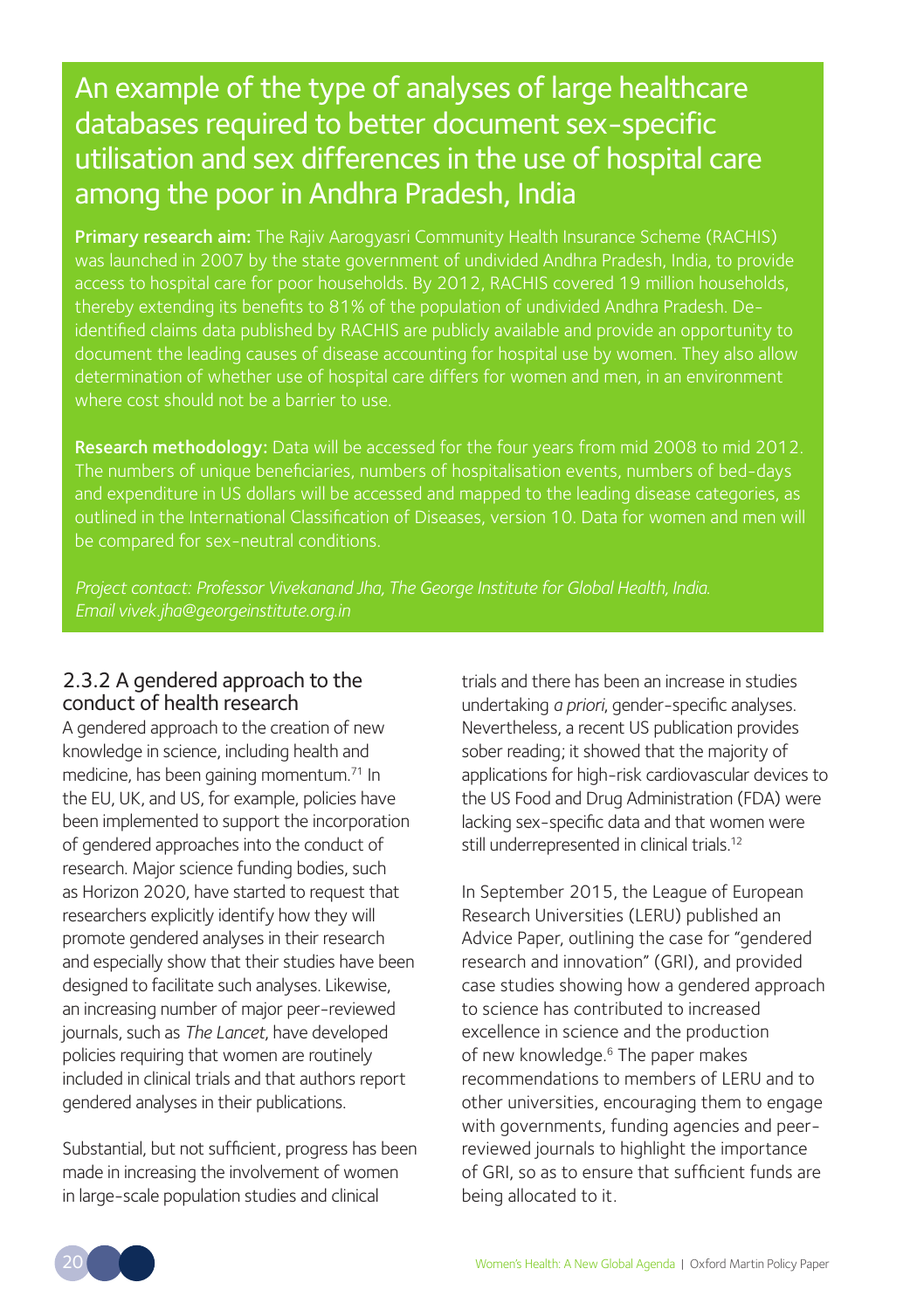### 2.4 Implications for future policies and practices

The comprehensive application of a gendered approach to the reporting and analysis of healthcare data has substantial support from many governments and global and regional organisations. However, its implementation will only be realised if there is systematic engagement with and monitoring of healthcare providers, including both governments and the private sector. Engagement is required in both HICs and LMICs. To facilitate a greater understanding of the value of such data by healthcare providers, there will be a need to show how investments in gendered analyses can provide new knowledge and lead to health improvements especially for women.

As proposed by the LERU Advice Paper, the consistent application of a gendered approach to the conduct, analysis and reporting of health research needs to be led by the university sector, in both HICs and LMICs. Governments, funding agencies and peer-reviewed journals also need to be engaged. To facilitate change, there will be a need to show how investments in gendered research can provide new knowledge and can lead to health improvements, including reductions in gender disparities in health.

### An example of the type of evidence required to determine whether and why sex differences exist in the management and outcomes of acute coronary syndromes in China

Primary research aim: Variations in care and outcomes by sex in patients with acute coronary syndrome (ACS) have been reported worldwide. However, little is known about whether similar disparities exist in contemporary China. The Clinical Pathways for Acute Coronary Syndromes – Phase 2 (CPACS-2) study was a cluster randomised trial of a clinical pathways-based quality improvement initiative for ACS in China. Data were used from this trial to establish whether sex differences in ACS care and outcomes exist in China.

Methods and results: The study enrolled patients from 75 hospitals throughout China between October 2007 and August 2010. Key performance indicators and in-hospital clinical outcomes were compared between 4,632 women and 10,508 men. After adjustment for baseline angiography when indicated (HR 0.88 [0.85 to 0.92], P<0.001) and were less likely to be discharged on appropriate secondary prevention medical therapy (HR 0.94 [0.91 to 0.98],

*Email dxin@georgeinstitute.org.cn*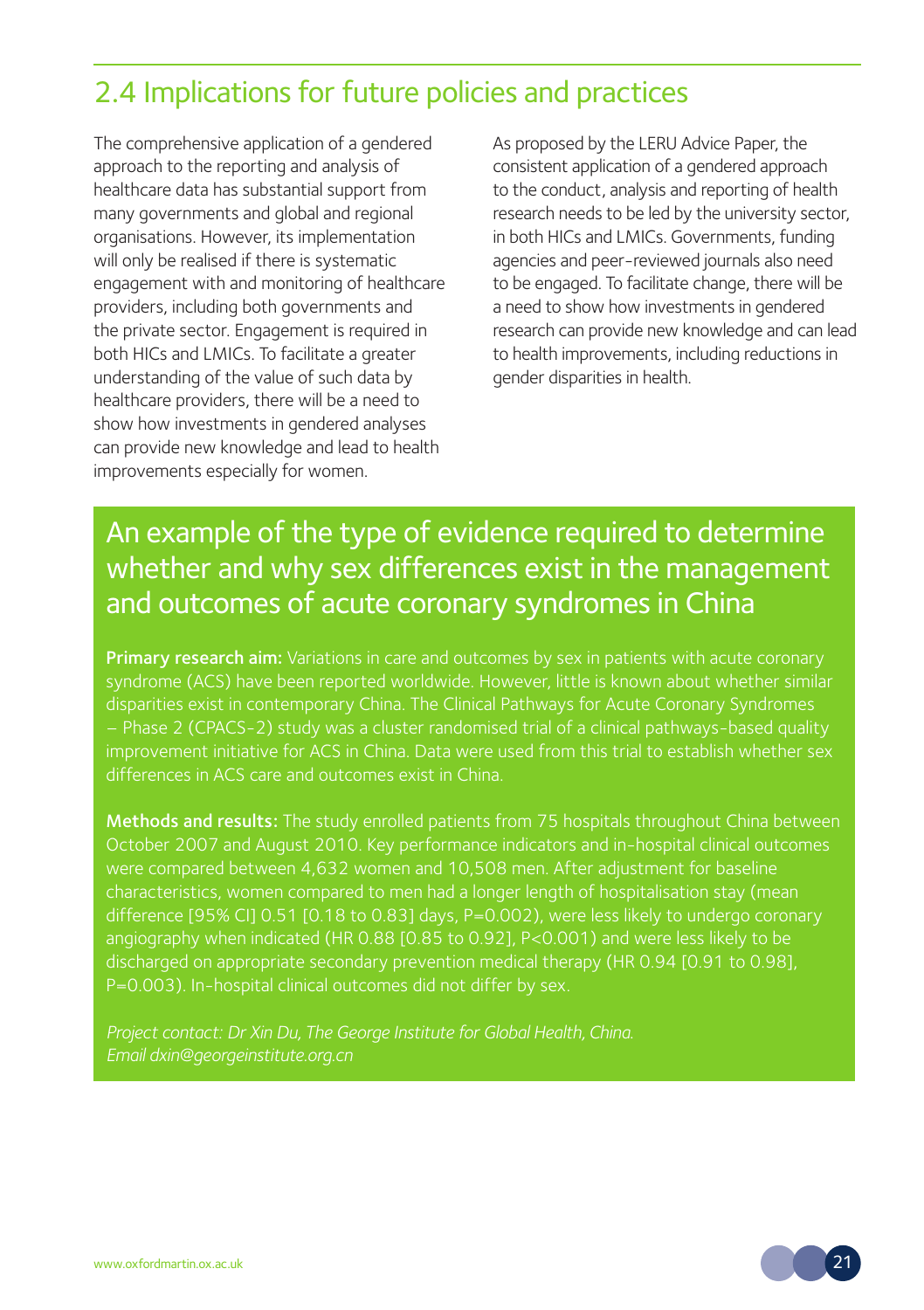# 3. Recommendations

- 3.1 Recommendations to global stakeholders, including leaders within the UN system, global NGOs, charities and foundations with a focus on women's empowerment and the health of women and adolescent girls
- It is imperative that global stakeholders consistently recognise, promote and allocate resources to address a broader health agenda for women and adolescent girls, with a focus on the established leading causes of death and disability for women and adolescent girls, namely NCDs. Particular leadership must be exercised by the UN Secretary-General as well as the leaders of the WHO, UN Women, United Nations Development Programme (UNDP), United Nations Children's Fund (UNICEF), United Nations Population Fund (UNFPA) and the World Bank.
- Furthermore, we recommend that these stakeholders consistently recognise, promote and allocate resources to support an integrated, life-course approach to addressing SRH issues, recognising that such an approach has the potential to lead to reductions in both SRH issues and NCDs.
- Consistent with the WHO Roadmap for Action, we call on the UN system, as well as global private sector health operatives and global NGOs, charities and foundations engaged in the provision of healthcare, especially in LMICs, to promote, produce and report gendered analyses of healthcare statistics. We particularly call on them to ensure resources are made available to:
	- Monitor (and police) the gendered analyses of healthcare statistics;
	- Examine the *pathways and quality of care* for women within the healthcare system;
	- Determine whether these pathways differ for men and women;
	- Identify evidence-based strategies that could be implemented to ensure women receive the best available care.

### 3.2 Recommendations at a national level, using the UK as an

### illustrative example

- The UK Department of Health and its agencies and public bodies, including Public Health England, NHS England and the National Institute for Health and Care Excellence (NICE), should recognise, promote and allocate resources, within the UK, in support of the 2015 Global Strategy's commitment to reducing by one-third premature mortality from NCDs and the promotion of mental health and wellbeing in women.
- The UK Department for International Development (DFID), and government agencies such as NICE International, should play a strong leadership role and consistently recognise, promote and allocate resources to address a broader, integrated women's health agenda in LMICs, with a focus on the established leading causes of death and disability for women, namely NCDs.
- Consistent with the WHO Roadmap for Action, the UK Department of Health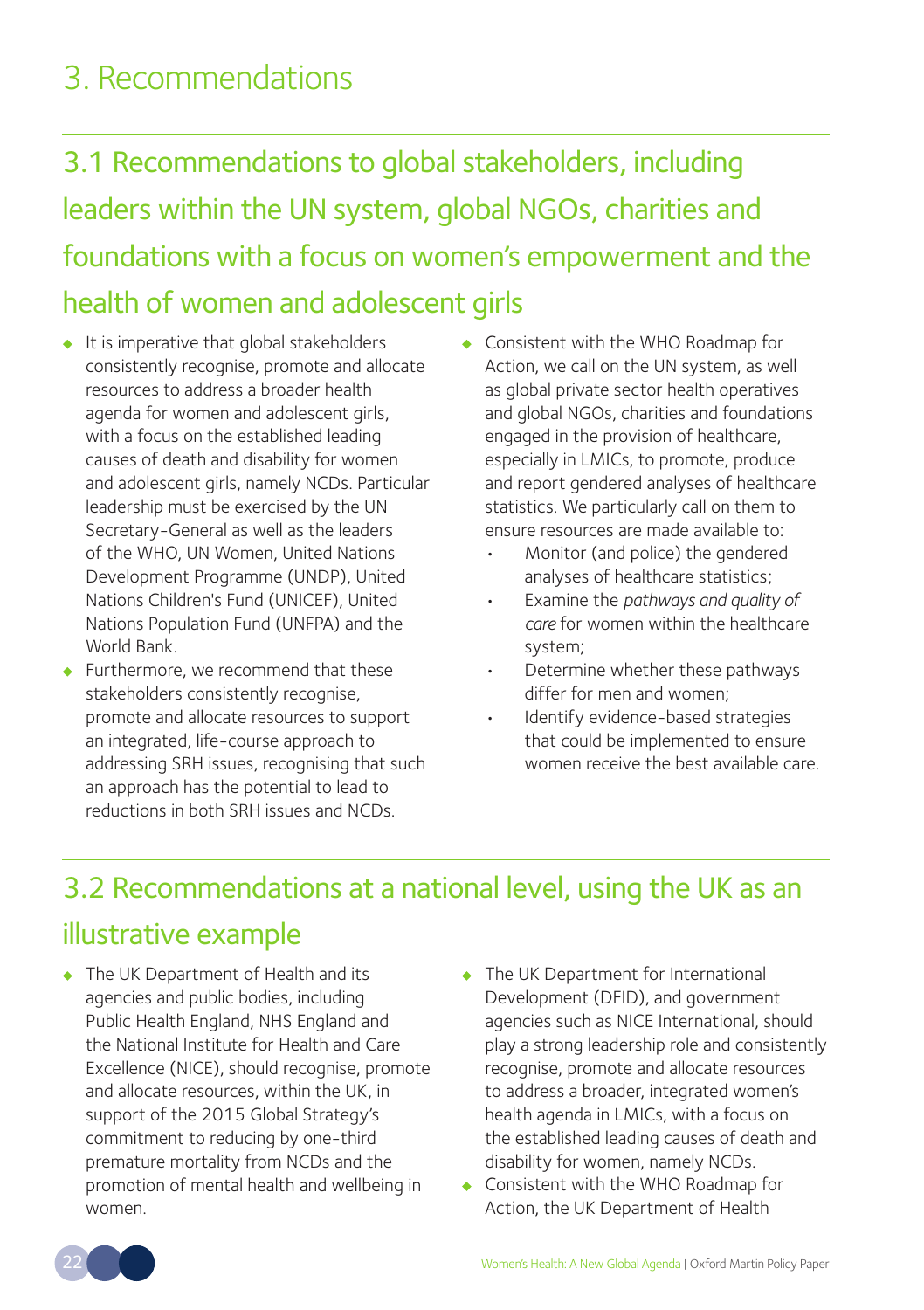(and its agencies and public bodies); DFID (and government agencies such as NICE International); private sector health operatives; and NGOs, charities and foundations engaged in the provision of healthcare, especially in LMICs, should promote, produce and report gendered analyses of healthcare statistics and ensure resources are made available to:

• Monitor (and police) the gendered

analyses of healthcare statistics;

- Examine the *pathways and quality of care* for women within the healthcare system;
- Determine whether these pathways differ for men and women;
- Identify evidence-based strategies that should be implemented to ensure women receive the best available care.

# 3.3 Recommendations to academia, including universities, professional and academic organisations and journals

- We call on professional and academic organisations with an interest in global health to recognise, promote and address a broader, integrated women's health agenda.
- We recommend that, consistent with the LERU Advice Paper, universities take a leadership role in developing, promoting and implementing policies requiring that all new research is appropriately designed to

facilitate the inclusion of gendered analyses and involve appropriate numbers of women.

• We recommend that, consistent with the LERU Advice Paper, UK-based peer-reviewed medical research journals develop, promote and implement policies requiring that all new research papers submitted for publication include gendered analyses.

### 3.4 Recommendation to research funding agencies

- We recommend, consistent with the LERU Advice Paper, that health research funding agencies develop, promote and implement policies requiring that all new research is appropriately designed to facilitate the inclusion of gendered analyses and involve appropriate numbers of women and, in particular, provide targeted funding to support:
	- Gendered analyses of existing datasets;
	- Research to increase our understanding of the interaction of biological, social and economic factors in determining risk and outcomes for NCDs;
	- Research to examine variations in *access to care* for women and men for

the prevention and treatment of NCDs and, if required, funding to determine the barriers to women seeking early care and the development, testing and implementation of strategies to improve timely access to care;

Research to increase our understanding of the *pathways and quality of care* for women for the prevention and treatment of NCDs within the healthcare system, determination of whether these pathways differ for men and women and the strategies that might need to be implemented to ensure women receive the best available care.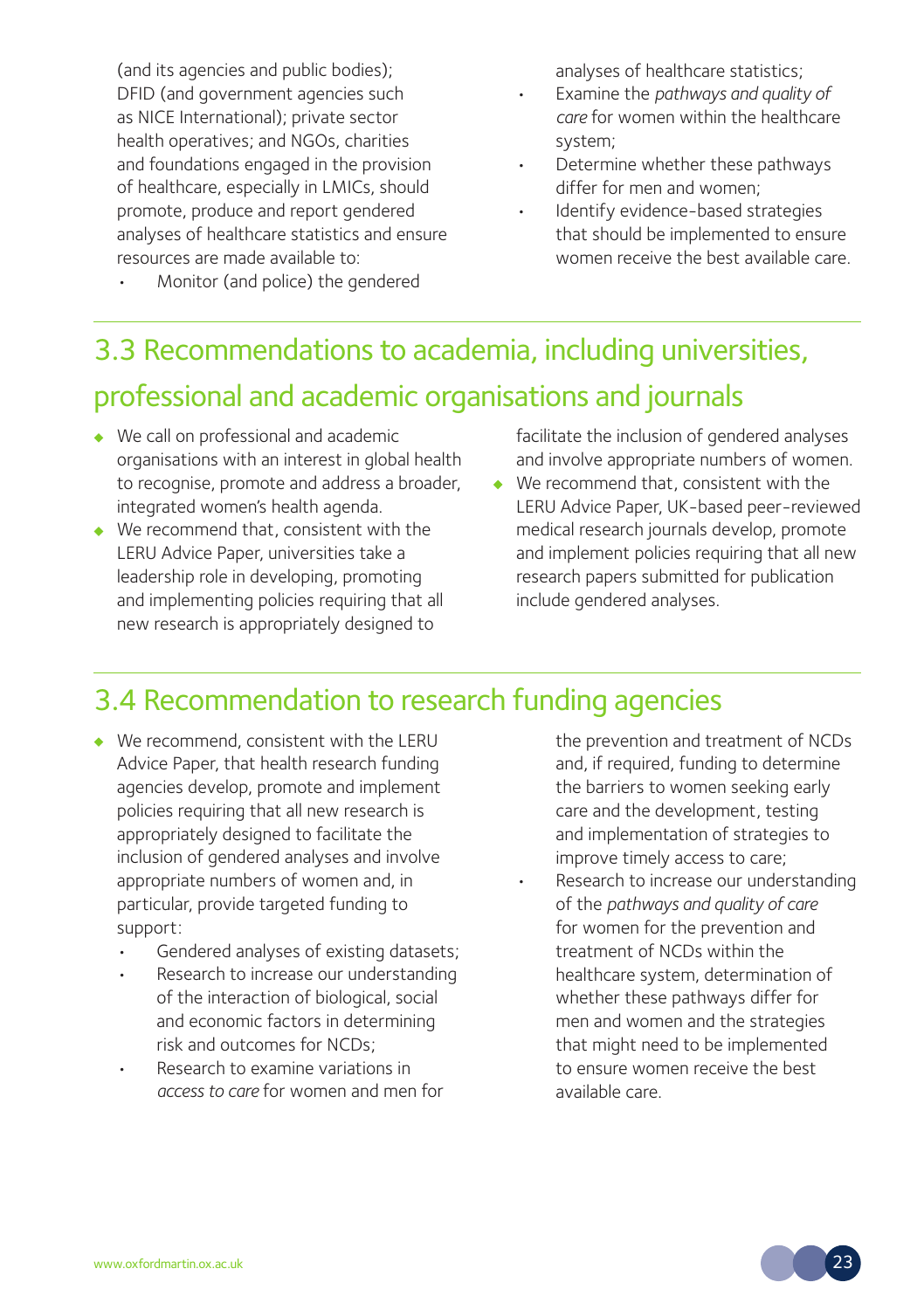## Notes

- 1 *The Global Burden of Disease (GBD)* study (see endnote 9) categorises the leading causes of death into three main groups: Group I - communicable, maternal, perinatal and nutritional conditions; Group II - non-communicable diseases; and Group III – injuries. Non-communicable diseases or chronic diseases are those conditions that are not passed from person to person and are usually of long duration and slow progression.
- 2 "Sex" refers to the biological and physiological characteristics that define men and women. "Gender" refers to the socially constructed roles, behaviours, activities and attributes that a given society considers appropriate for men and women. <http://apps.who.int/gender/whatisgender/en/> (accessed 4 December 2015).
- 3 In referring to a "gendered" approach, we refer collectively to the use of sex and/or gender disaggregated analyses. Sex disaggregated analyses enable the identification of biological "differences" between males and females. Gender disaggregated analyses facilitate the identification of "disparities" between men and women that relate to the impact of sociocultural and economic factors.
- 4 Every Woman Every Child. *The Global Strategy for Women's, Children's and Adolescents' Health (2016-2030).* 2015. New York: Every Woman Every Child. [http://www.who.int/](http://www.who.int/life-course/publications/global-strategy-2016-2030/en/) [life-course/publications/global-strategy-2016-2030/en/](http://www.who.int/life-course/publications/global-strategy-2016-2030/en/) (accessed 4 December 2015).
- 5 WHO. *Roadmap for Action, (2014-2019): Integrating equity, gender, human rights and social determinants into the work of WHO.* 2015. Geneva: WHO. [http://www.who.int/gender](http://www.who.int/gender-equity-rights/knowledge/roadmap/en/)[equity-rights/knowledge/roadmap/en/](http://www.who.int/gender-equity-rights/knowledge/roadmap/en/) (accessed 4 December 2015).
- 6 Buitendijk S, Maes K. *Gendered Research and Innovation: Integrating Sex and Gender Analysis into the Research Process.*  Advice Paper No 18. 2015. Leuven: League of European Research Universities.
- 7 United Nations. *Report of the Fourth World Conference on Women*. 1996. New York: UN. [http://www.un.org/](http://www.un.org/womenwatch/daw/beijing/pdf/Beijing%20full%20report%20E.pdf) [womenwatch/daw/beijing/pdf/Beijing%20full%20report%20E.](http://www.un.org/womenwatch/daw/beijing/pdf/Beijing%20full%20report%20E.pdf) [pdf](http://www.un.org/womenwatch/daw/beijing/pdf/Beijing%20full%20report%20E.pdf) (accessed 23 January 2016).
- 8 There were an estimated 289,000 maternal deaths in 2013, a decline of 45% since 1990. WHO. *World Health Statistics 2014*. 2014. Geneva: WHO [http://www.who.int/gho/](http://www.who.int/gho/publications/world_health_statistics/EN_WHS2014_Part2.pdf) [publications/world\\_health\\_statistics/EN\\_WHS2014\\_Part2.pdf](http://www.who.int/gho/publications/world_health_statistics/EN_WHS2014_Part2.pdf)  (accessed 23 January 2016).
- 9 Institute for Health Metrics and Evaluation. *The Global Burden of Disease*. 2013.<http://vizhub.healthdata.org/gbd-compare/#> (accessed 26 November 2015).
- 10 Arogya World. *Insights from 10,000 women on the impact of NCDs*. 2014. Naperville: Arogya World. [http://arogyaworld.](http://arogyaworld.org/wp-content/uploads/2014/12/Arogya-Full-Report-For-Web.pdf) [org/wp-content/uploads/2014/12/Arogya-Full-Report-For-](http://arogyaworld.org/wp-content/uploads/2014/12/Arogya-Full-Report-For-Web.pdf)[Web.pdf](http://arogyaworld.org/wp-content/uploads/2014/12/Arogya-Full-Report-For-Web.pdf) (accessed 23 January 2016).
- 11 Manjrekar SS, Sherkhane MS, Chowti JV. Behavioral risk factors for non-communicable diseases in working and nonworking

women of urban slums. *Journal of Midlife Health*. 2014; 5(3): 143-9.

- 12 Gupta A, Lampropulos JF, Bikdeli B, Mody P, Chen RJ, Kulkarni VT, Dharmarajan K. Most important outcomes research papers on cardiovascular disease in women. *Circulation: Cardiovascular quality and outcomes*. 2013; 6(1): e1-7.
- 13 UN Women press release. *World leaders agree: We must close the gender gap*. 2015. [http://www.unwomen.org/en/news/](http://www.unwomen.org/en/news/stories/2015/9/press-release-global-leaders-meeting) [stories/2015/9/press-release-global-leaders-meeting](http://www.unwomen.org/en/news/stories/2015/9/press-release-global-leaders-meeting) (accessed 26 November 2015).
- 14 UN. *Sustainable Development Goals: 17 goals to transform our world*. [http://www.un.org/sustainabledevelopment/](http://www.un.org/sustainabledevelopment/sustainable-development-goals/) [sustainable-development-goals/](http://www.un.org/sustainabledevelopment/sustainable-development-goals/) (accessed 26 November 2015).
- 15 Kapur A. Links between maternal health and NCDs. *Best Practice & Research Clinical Obstetrics and Gynaecology*. 2015; 29: 32-42.
- 16 Langer A, Meleis A, Knaul FM, Atun R, Aran M, Arreola-Ornelas H, Bhutta ZA, Binagwaho A, Bonita R, Caglia JM, Claeson M, Davies J, Donnay FA, Gausman JM, Glickman C, Kearns AD, Kendall T, Lozano R, Seboni N, Sen G, Temin M, Frenk J. Women and Health: The key for sustainable development. *Lancet*. 2015; 386(9999): 1165-1210.
- 17 Bustreo F, Chestnov O, Knaul FM, Araujo de Carvalho I, Merialdi M, Temmerman M, Beard JR. At the crossroads: transforming health systems to address women's health across the life course. *Bulletin of the World Health Organization*. 2013; 91(9): 622.
- 18 While NCDs are the leading causes of death for women globally, amongst women aged < 50 years, communicable diseases, including HIV/AIDS, are important causes of death, and for adolescents globally, deaths from both self-harm and road traffic injuries are ranked in the top three causes of death.
- 19 UN Secretary-General. *Global Strategy for Women's and Children's Health*. 2010. New York: The Partnership for Maternal, Newborn and Child Health.
- 20 See <http://www.everywomaneverychild.org>(accessed 26 November 2015).
- 21 Desalegn H, Solberg E, Yong Kim J. The Global Financing Facility: country investments for every woman, adolescent, and child. *Lancet*. 2015; 386(9989): 105-106.
- 22 Every Woman Every Child. *Saving Lives Protecting Futures. Progress Report on the Global Strategy for Women's and Children's Health 2010-2015*. 2015. New York: Every Woman Every Child. [http://everywomaneverychild.org/images/EWEC\\_](http://everywomaneverychild.org/images/EWEC_Progress_Report_FINAL_3.pdf) [Progress\\_Report\\_FINAL\\_3.pdf](http://everywomaneverychild.org/images/EWEC_Progress_Report_FINAL_3.pdf) (accessed 26 November 2015).
- 23 Special Theme: Women's health beyond reproduction a new agenda. *Bulletin of the World Health Organization*. 2015; 91:  $621 - 715$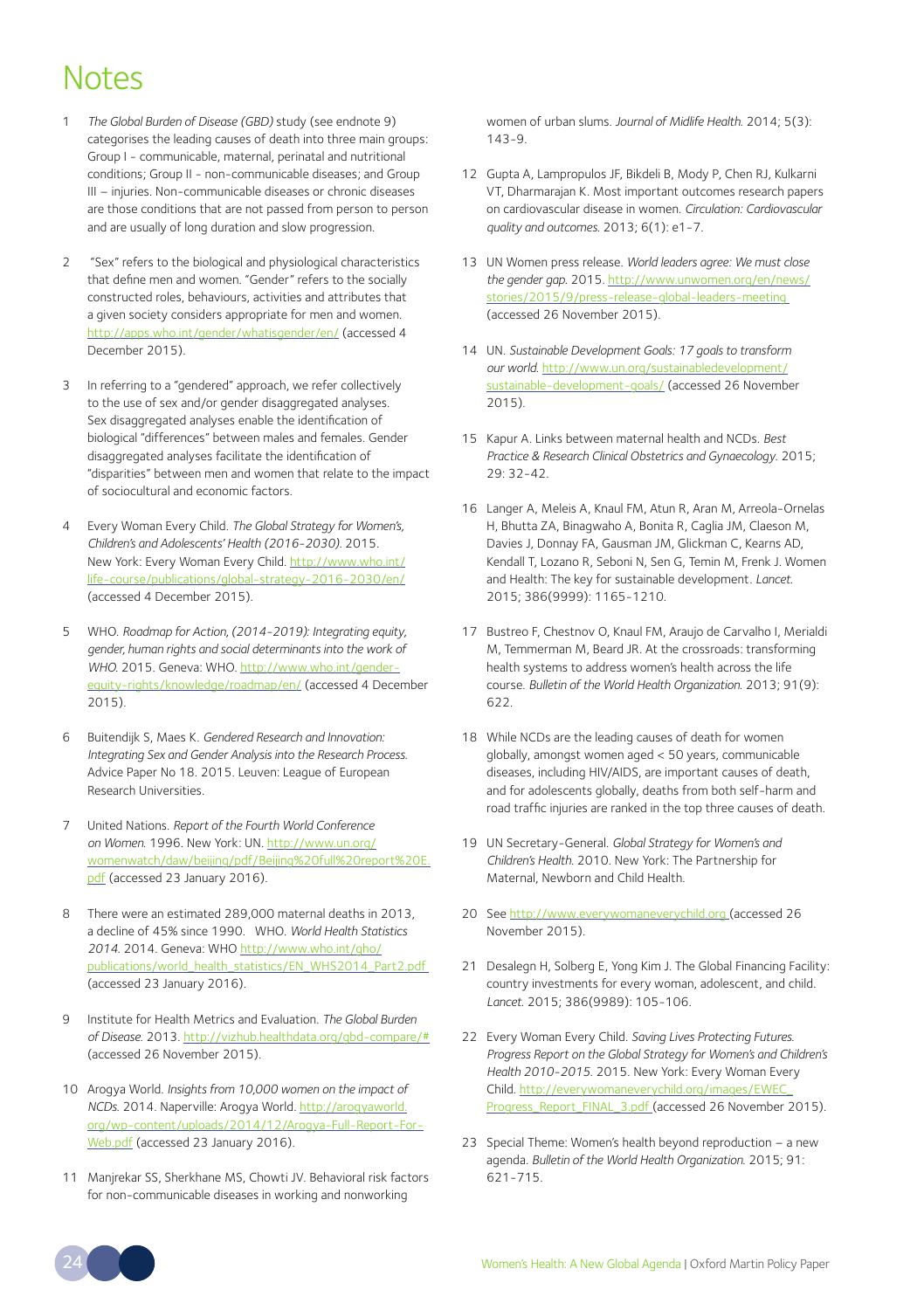- 24 UN. *UN Secretary-General Announces \$25 Billion in Initial Commitments to End Preventable Deaths of Women, Children and Adolescents by 2030*. [http://www.un.org/](http://www.un.org/sustainabledevelopment/blog/2015/09/un-secretary-general-announces-25-billion-in-initial-commitments-to-end-preventable-deaths-of-women-children-and-adolescents-by-2030/) [sustainabledevelopment/blog/2015/09/un-secretary](http://www.un.org/sustainabledevelopment/blog/2015/09/un-secretary-general-announces-25-billion-in-initial-commitments-to-end-preventable-deaths-of-women-children-and-adolescents-by-2030/)[general-announces-25-billion-in-initial-commitments](http://www.un.org/sustainabledevelopment/blog/2015/09/un-secretary-general-announces-25-billion-in-initial-commitments-to-end-preventable-deaths-of-women-children-and-adolescents-by-2030/)[to-end-preventable-deaths-of-women-children-and](http://www.un.org/sustainabledevelopment/blog/2015/09/un-secretary-general-announces-25-billion-in-initial-commitments-to-end-preventable-deaths-of-women-children-and-adolescents-by-2030/)[adolescents-by-2030/](http://www.un.org/sustainabledevelopment/blog/2015/09/un-secretary-general-announces-25-billion-in-initial-commitments-to-end-preventable-deaths-of-women-children-and-adolescents-by-2030/) (accessed 25 January 2016).
- 25 Woodward M, Peters SA, Huxley RR. Diabetes and the female disadvantage. *Women's Health (Lond Engl)*. 2015; 11: 833-839.
- 26 [Pinkerton KE](http://www.ncbi.nlm.nih.gov/pubmed/?term=Pinkerton KE%5BAuthor%5D&cauthor=true&cauthor_uid=25945507), [Harbaugh M,](http://www.ncbi.nlm.nih.gov/pubmed/?term=Harbaugh M%5BAuthor%5D&cauthor=true&cauthor_uid=25945507) [Han MK](http://www.ncbi.nlm.nih.gov/pubmed/?term=Han MK%5BAuthor%5D&cauthor=true&cauthor_uid=25945507), [Jourdan Le Saux C,](http://www.ncbi.nlm.nih.gov/pubmed/?term=Jourdan Le Saux C%5BAuthor%5D&cauthor=true&cauthor_uid=25945507) [Van](http://www.ncbi.nlm.nih.gov/pubmed/?term=Van Winkle LS%5BAuthor%5D&cauthor=true&cauthor_uid=25945507)  [Winkle LS,](http://www.ncbi.nlm.nih.gov/pubmed/?term=Van Winkle LS%5BAuthor%5D&cauthor=true&cauthor_uid=25945507) [Martin WJ II](http://www.ncbi.nlm.nih.gov/pubmed/?term=Martin WJ 2nd%5BAuthor%5D&cauthor=true&cauthor_uid=25945507), [Kosgei RJ,](http://www.ncbi.nlm.nih.gov/pubmed/?term=Kosgei RJ%5BAuthor%5D&cauthor=true&cauthor_uid=25945507) [Carter EJ](http://www.ncbi.nlm.nih.gov/pubmed/?term=Carter EJ%5BAuthor%5D&cauthor=true&cauthor_uid=25945507), [Sitkin N,](http://www.ncbi.nlm.nih.gov/pubmed/?term=Sitkin N%5BAuthor%5D&cauthor=true&cauthor_uid=25945507) [Smiley-](http://www.ncbi.nlm.nih.gov/pubmed/?term=Smiley-Jewell SM%5BAuthor%5D&cauthor=true&cauthor_uid=25945507)[Jewell SM](http://www.ncbi.nlm.nih.gov/pubmed/?term=Smiley-Jewell SM%5BAuthor%5D&cauthor=true&cauthor_uid=25945507), [George M.](http://www.ncbi.nlm.nih.gov/pubmed/?term=George M%5BAuthor%5D&cauthor=true&cauthor_uid=25945507) Women and Lung Disease. Sex Differences and Global Health Disparities. *[American Journal of](http://www.ncbi.nlm.nih.gov/pubmed/25945507)  [Respiratory and Critical Care Medicine](http://www.ncbi.nlm.nih.gov/pubmed/25945507)*. 2015; 192(1): 11-16.
- 27 Erol R, Brooker D, Peel E. *Women and Dementia. A global research review*. 2015. London: Alzheimer's Disease International.
- 28 NCD Alliance. *NCDs: a priority for women's health and development; global status report on noncommunicable diseases*. 2010. Geneva: World Health Organization.
- 29 Melloni C, Berger JS, Wang TY, et al. Representation of women in randomized clinical trials of cardiovascular disease prevention. *Circulation: Cardiovascular quality and outcomes*. 2010; 3(2): 135-42.
- 30 Mosca L, Barrett-Connor E, Wenger NK. Sex/gender differences in cardiovascular disease prevention: what a difference a decade makes. *Circulation*. 2011; 124(19): 2145-54.
- 31 George J, Rapsomaniki E, Pujades-Rodriguez M, et al. How does cardiovascular disease first present in women and men? Incidence of 12 cardiovascular diseases in a contemporary cohort of 1,937,360 people. *Circulation*. 2015; 132(14): 1320-8.
- 32 Leening MJ, Ferket BS, Steyerberg EW, et al. Sex differences in lifetime risk and first manifestation of cardiovascular disease: prospective population based cohort study. *BMJ* (Clinical research ed). 2014; 349: g5992.
- 33 Shaw LJ, Bugiardini R, Merz CN. Women and ischemic heart disease: evolving knowledge. *Journal of the American College of Cardiology*. 2009; 54(17): 1561-75.
- 34 Sheps DS, Kaufmann PG, Sheffield D, et al. Sex differences in chest pain in patients with documented coronary artery disease and exercise-induced ischemia: Results from the PIMI study. *American Heart Journal*. 2001; 142(5): 864-71.
- 35 Anderson RD, Pepine CJ. Gender differences in the treatment for acute myocardial infarction: bias or biology? *Circulation*. 2007; 115(7): 823-6.
- 36 Cabana MD, Kim C. Physician adherence to preventive cardiology guidelines for women. *Women's Health Issues*. 2003; 13(4): 142-9.
- 37 Humphries KH, Pu A, Gao M, Carere RG, Pilote L. Angina with "normal" coronary arteries: sex differences in outcomes. *American Heart Journal*. 2008; 155(2): 375-81.
- 38 Milcent C, Dormont B, Durand-Zaleski I, Steg PG. Gender differences in hospital mortality and use of percutaneous coronary intervention in acute myocardial infarction: microsimulation analysis of the 1999 nationwide French hospitals database. *Circulation*. 2007; 115(7): 833-9.
- 39 Turnbull F, Woodward M, Neal B, et al. Do men and women respond differently to blood pressure-lowering treatment? Results of prospectively designed overviews of randomized trials. *European Heart Journal*. 2008; 29(21): 2669-80.
- 40 Fulcher J, O'Connell R, Voysey M, et al. Efficacy and safety of LDL-lowering therapy among men and women: meta-analysis of individual data from 174,000 participants in 27 randomised trials. *Lancet*. 2015; 385(9976): 1397-405.
- 41 Mosca L, Benjamin EJ, Berra K, et al. Effectiveness-based guidelines for the prevention of cardiovascular disease in women--2011 update: a guideline from the American Heart Association. *Journal of the American College of Cardiology*. 2011; 57(12): 1404-23.
- 42 World Health Organization. *Global health risks: mortality and burden of disease attributable to selected major risks*. 2009. Geneva: World Health Organization.
- 43 World Health Organization. *Global Atlas on Cardiovascular Disease Prevention and Control*. 2011. Geneva: World Health Organization.
- 44 Morrison C, Woodward M, Leslie W, Tunstan-Pedoe H. Effect of socio-economic group on incidence of, management of, and survival after myocardial infarction and coronary death: analysis of community coronary event register. *BMJ*. 1997; 314 (7080): 541-6.
- 45 Petrelli A, Gnavi R, Marinacci C, Costa G. Socioeconomic inequalities in coronary heart disease in Italy: a multilevel population-based study. *Social Science & Medicine*. 2006; 63(2): 446-56.
- 46 Huxley RR, Woodward M. Cigarette smoking as a risk factor for coronary heart disease in women compared with men: a systematic review and meta-analysis of prospective cohort studies. *Lancet*. 2011; 378(9799): 1297-305.
- 47 Huxley RR, Peters SA, Mishra GD, Woodward M. Risk of allcause mortality and vascular events in women versus men with type 1 diabetes: a systematic review and meta-analysis. *The Lancet Diabetes & Endocrinology*. 2015; 3(3): 198-206.
- 48 Peters SA, Huxley RR, Woodward M. Diabetes as risk factor for incident coronary heart disease in women compared with men: a systematic review and meta-analysis of 64 cohorts including 858,507 individuals and 28,203 coronary events. *Diabetologia*. 2014; 57(8): 1542-51.
- 49 Peters SA, Huxley RR, Woodward M. Diabetes as a risk factor for stroke in women compared with men: a systematic review and meta-analysis of 64 cohorts, including 775,385 individuals and 12,539 strokes. *Lancet*. 2014; 383(9933): 1973-80.
- 50 Peters SA, Huxley RR, Woodward M. Comparison of the sexspecific associations between systolic blood pressure and the risk of cardiovascular disease: a systematic review and meta-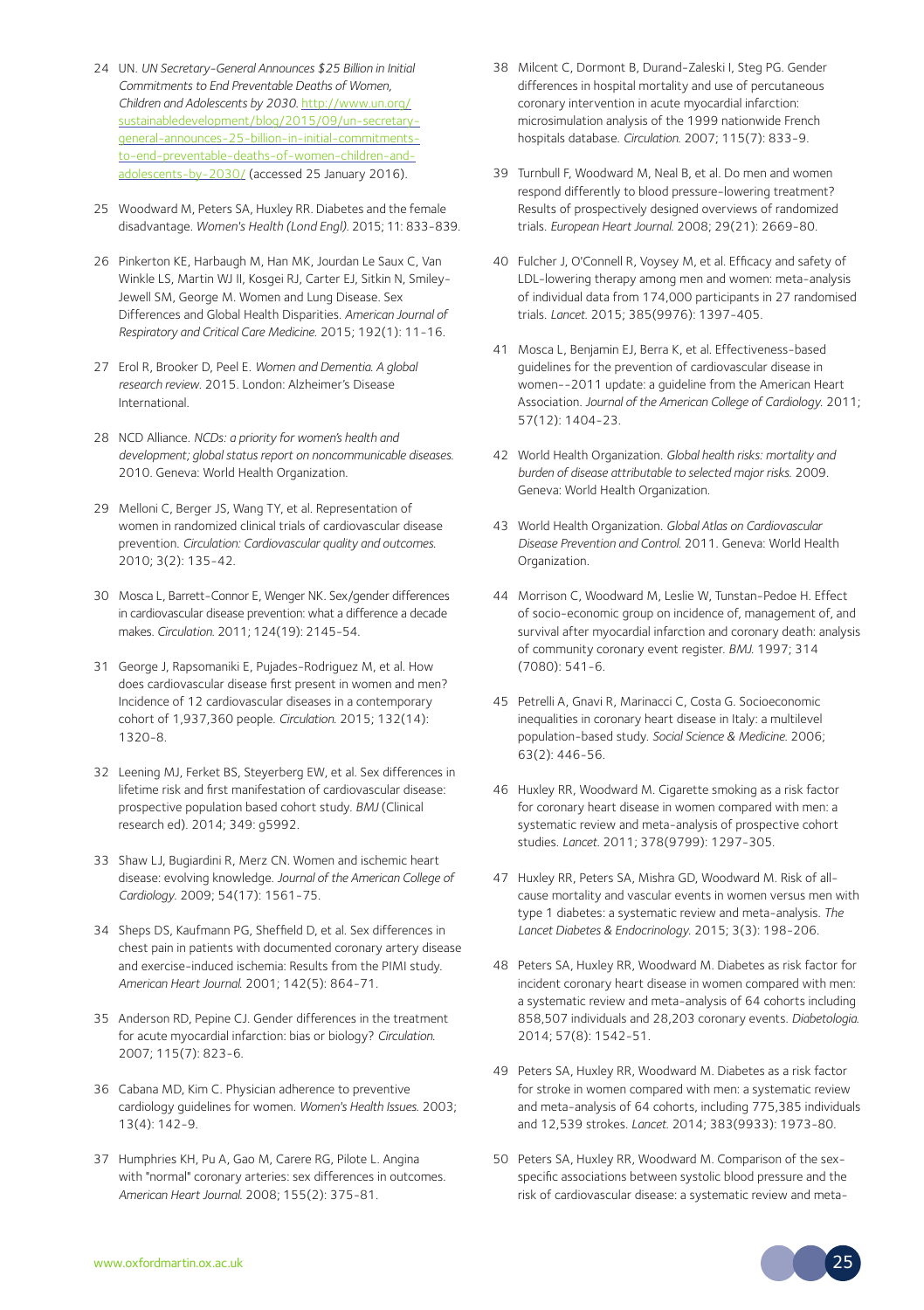analysis of 124 cohort studies, including 1.2 million individuals. *Stroke*. 2013; 44(9): 2394-401.

- 51 Mongraw-Chaffin ML, Peters SA, Huxley RR, Woodward M. The sex-specific association between BMI and coronary heart disease: a systematic review and meta-analysis of 95 cohorts with 1.2 million participants. *The Lancet Diabetes & Endocrinology*. 2015; 3(6): 437-49.
- 52 Peto R, Lopez AD, Boreham J, Thun M, Heath C, Jr. Mortality from tobacco in developed countries: indirect estimation from national vital statistics. *Lancet*. 1992; 339(8804): 1268-78.
- 53 World Health Organization. *WHO report on the global tobacco epidemic, 2011: warning about the dangers of tobacco*. 2011. Geneva: World Health Organization.
- 54 Peters SA, van der Schouw YT, Woodward M, Huxley RR. Sex differences in smoking-related risk of vascular disease and all-cause mortality. *Current Cardiovascular Risk Reports*. 2013; 7(6): 473-79.
- 55 Hitchman SC, Fong GT. Gender empowerment and femaleto-male smoking prevalence ratios. *Bulletin of the World Health Organization*. 2011; 89(3): 195-202.
- 56 Giovino GA, Mirza SA, Samet JM, et al. Tobacco use in 3 billion individuals from 16 countries: an analysis of nationally representative cross-sectional household surveys. *Lancet*. 2012; 380(9842): 668-79.
- 57 Lifestyle Statistics, Health and Social Care Information Centre. *Statistics on Smoking: England, 2013*. 2013. London: Health and Social Care Information Centre. [http://www.hscic.gov.uk/](http://www.hscic.gov.uk/catalogue/PUB11454/smok-eng-2013-rep.pdf) [catalogue/PUB11454/smok-eng-2013-rep.pdf](http://www.hscic.gov.uk/catalogue/PUB11454/smok-eng-2013-rep.pdf) (accessed 10 September 2015).
- 58 World Health Organization. *Gender, women, and the tobacco epidemic*. 2010. Geneva: World Health Organization.
- 59 Peters SA, Huxley RR, Sattar N, Woodward M. Sex Differences in the Excess Risk of Cardiovascular Diseases Associated with Type 2 Diabetes: Potential Explanations and Clinical Implications. *Current Cardiovascular Risk Reports*. 2015; 9(7): 36.
- 60 Health and Social Care Information Centre. *National diabetes audit 2012-2013 - Report 1: care processes and treatment targets*. 2014. London: Health and Social Information Centre.
- 61 Sattar N. Gender aspects in type 2 diabetes mellitus and cardiometabolic risk. *Best Practice & Research Clinical Endocrinology & Metabolism*. 2013; 27(4): 501-7.
- 62 Wannamethee SG, Papacosta O, Lawlor DA, et al. Do women exhibit greater differences in established and novel risk factors between diabetes and non-diabetes than men? The British Regional Heart Study and British Women's Heart Health Study. *Diabetologia*. 2012; 55(1): 80-7.
- 63 Logue J, Walker JJ, Colhoun HM, et al. Do men develop type 2 diabetes at lower body mass indices than women? *Diabetologia*. 2011; 54(12): 3003-6.
- 64 Paul S, Thomas G, Majeed A, Khunti K, Klein K. Women develop type 2 diabetes at a higher body mass index than men.

*Diabetologia*. 2012; 55(5): 1556-7.

- 65 Bellamy L, Casas JP, Hingorani AD, Williams D. Type 2 diabetes mellitus after gestational diabetes: a systematic review and meta-analysis. *Lancet*. 2009; 373(9677): 1773-9.
- 66 Sattar N, Greer IA. Pregnancy complications and maternal cardiovascular risk: opportunities for intervention and screening? *BMJ* (Clinical research ed). 2002; 325(7356): 157-  $60$
- 67 Jovanovič L, [Liang Y](http://www.ncbi.nlm.nih.gov/pubmed/?term=Liang Y%5BAuthor%5D&cauthor=true&cauthor_uid=25899622), [Weng W,](http://www.ncbi.nlm.nih.gov/pubmed/?term=Weng W%5BAuthor%5D&cauthor=true&cauthor_uid=25899622) [Hamilton M](http://www.ncbi.nlm.nih.gov/pubmed/?term=Hamilton M%5BAuthor%5D&cauthor=true&cauthor_uid=25899622), Chen L, Wintfeld [N.](http://www.ncbi.nlm.nih.gov/pubmed/?term=Wintfeld N%5BAuthor%5D&cauthor=true&cauthor_uid=25899622) Trends in the incidence of diabetes, its clinical sequelae, and associated costs in pregnancy. *[Diabetes/Metabolism Research](http://www.ncbi.nlm.nih.gov/pubmed/25899622)  [and Reviews](http://www.ncbi.nlm.nih.gov/pubmed/25899622)*. 2015; 31(7): 707-16.
- 68 Annandale E, Harvey J, Cavers D, Dixon-Woods M. Gender and access to healthcare in the UK: a critical interpretive synthesis of the literature. *Evidence and Policy*. 2007; 3(4): 463-86.
- 69 Men's Health Forum. *The Gender and Access to Health Services Study. Final Report*. 2008. London: Department of Health. [https://www.menshealthforum.org.uk/gender-and-access](https://www.menshealthforum.org.uk/gender-and-access-health-services-study)[health-services-study](https://www.menshealthforum.org.uk/gender-and-access-health-services-study) (accessed 26 November 2015).
- 70 European Commission. *Access to Healthcare and Long-term Care. Equal for Women and Men? Final Synthesis Report*. 2009. Luxembourg: Publications Office of the European Union.
- 71 Stanford University. *Gendered Innovations in Science, Health & Medicine, Engineering, and Environment* webpage. https:// genderedinnovations.stanford.edu (accessed 26 November  $2015$ ).

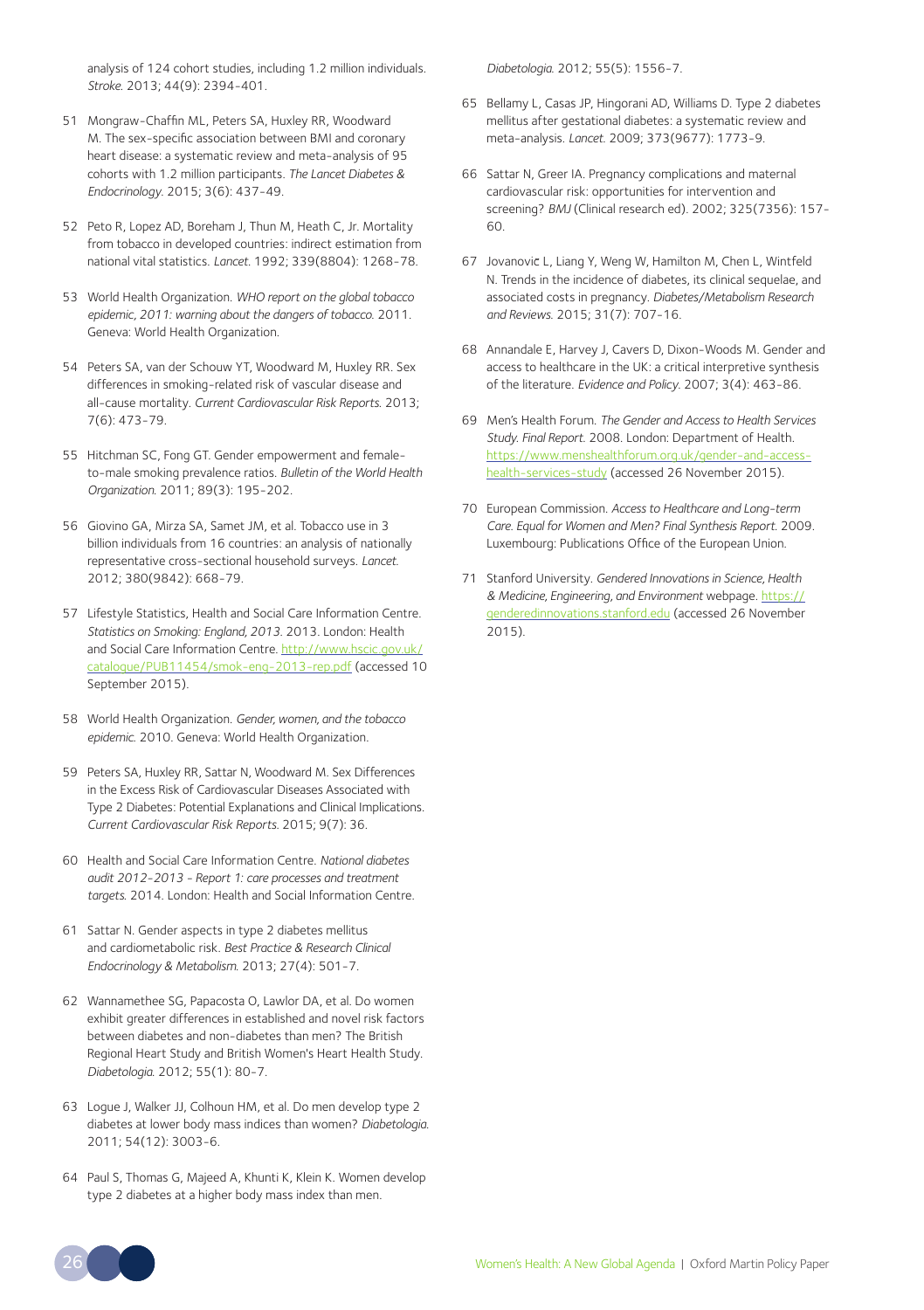# About the authors

Professor Robyn Norton is Principal Director of The George Institute for Global Health, Professor of Global Health and a James Martin Fellow at the University of Oxford, and Professor of Public Health at the University of Sydney.

Email: rnorton@georgeinstitute.org

Dr Sanne Peters is a Research Fellow in Epidemiology and a James Martin Fellow at the University of Oxford. Email: sanne.peters@georgeinstitute.ox.ac.uk

Professor Vivekanand Jha is Professor of Nephrology and a James Martin Fellow at the University of Oxford, and Executive Director of The George Institute for Global Health, India. Email: vjha@georgeinstitute.org.in

Professor Stephen Kennedy is Head of Department and Professor of Reproductive Medicine at The Nuffield Department of Obstetrics and Gynaecology, University of Oxford. Email: stephen.kennedy@obs-gyn.ox.ac.uk

Professor Mark Woodward is Professor of Statistics and Epidemiology and a James Martin Fellow at the University of Oxford, and Professor of Biostatistics at the University of Sydney. Email: mark.woodward@georgeinstitute.ox.ac.uk

#### **Acknowledgements**

The authors would like to acknowledge the important background research undertaken for this paper by Hannah Prescott, Victoria Chen and Claire Bragiel. We particularly thank Hannah for her contributions. We would also like to thank Linda Scott for her input in the early stages of the development of this paper. The final version of the paper benefited enormously from the thoughtful editing contributions of Anushya Devendra and Julian Laird from the Oxford Martin School and our reviewers Simone Buitendijk (Vice-Rector and Professor of Women's and Family Health, Leiden University) and Ana Langer (Director of the Women and Health Initiative and Professor of the Practice of Public Health, Harvard University).